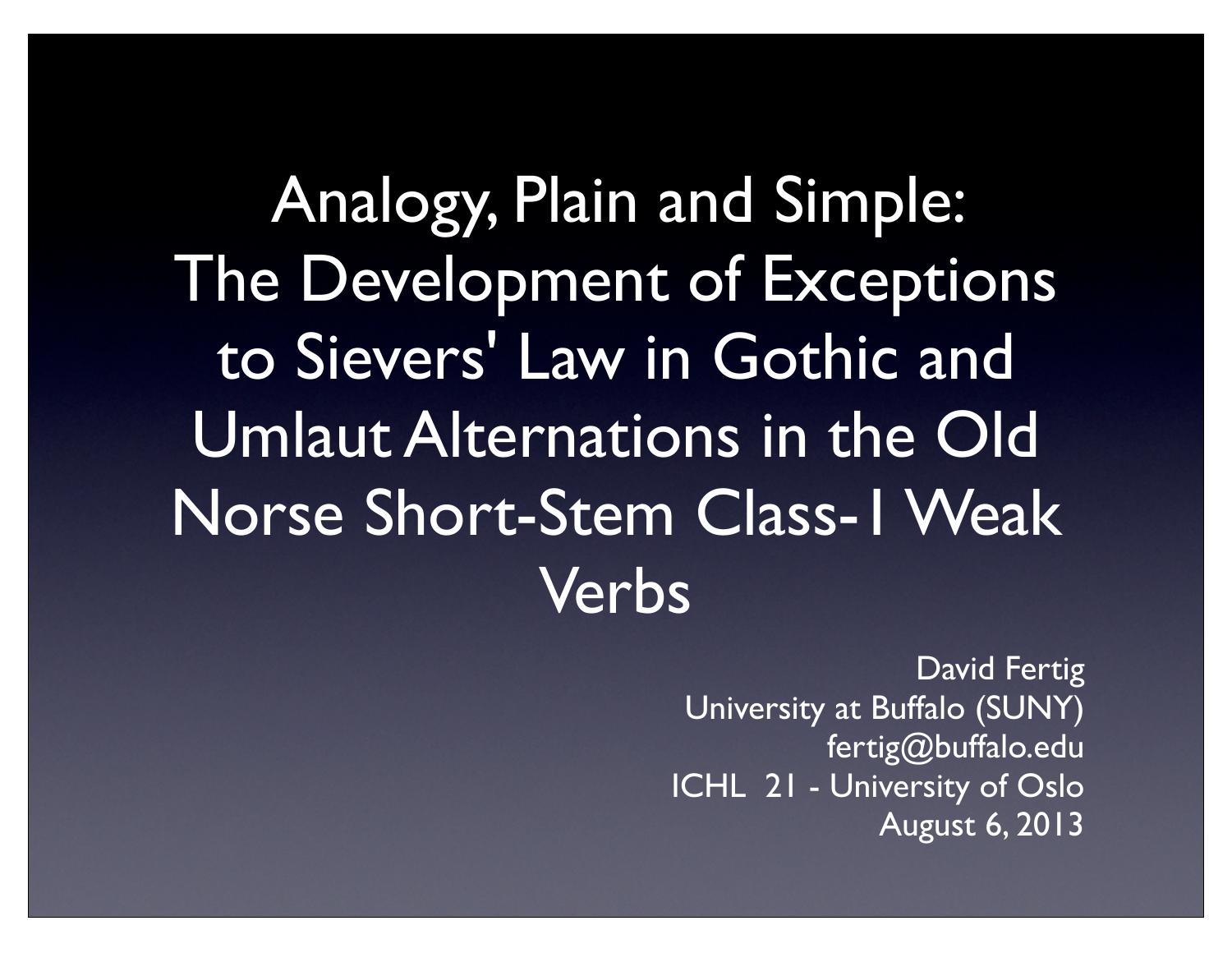#### The larger project: Analogy

Is a strictly surface-oriented, word-and-paradigm model of morphology and morphophonology a suitable foundation for the study of analogical change, especially of developments regarded as **conundra**?

To what extent can analyses that posit abstract, underlying phonological representations be reformulated or rethought in terms of relations among surface wordforms without sacrificing explanatory power?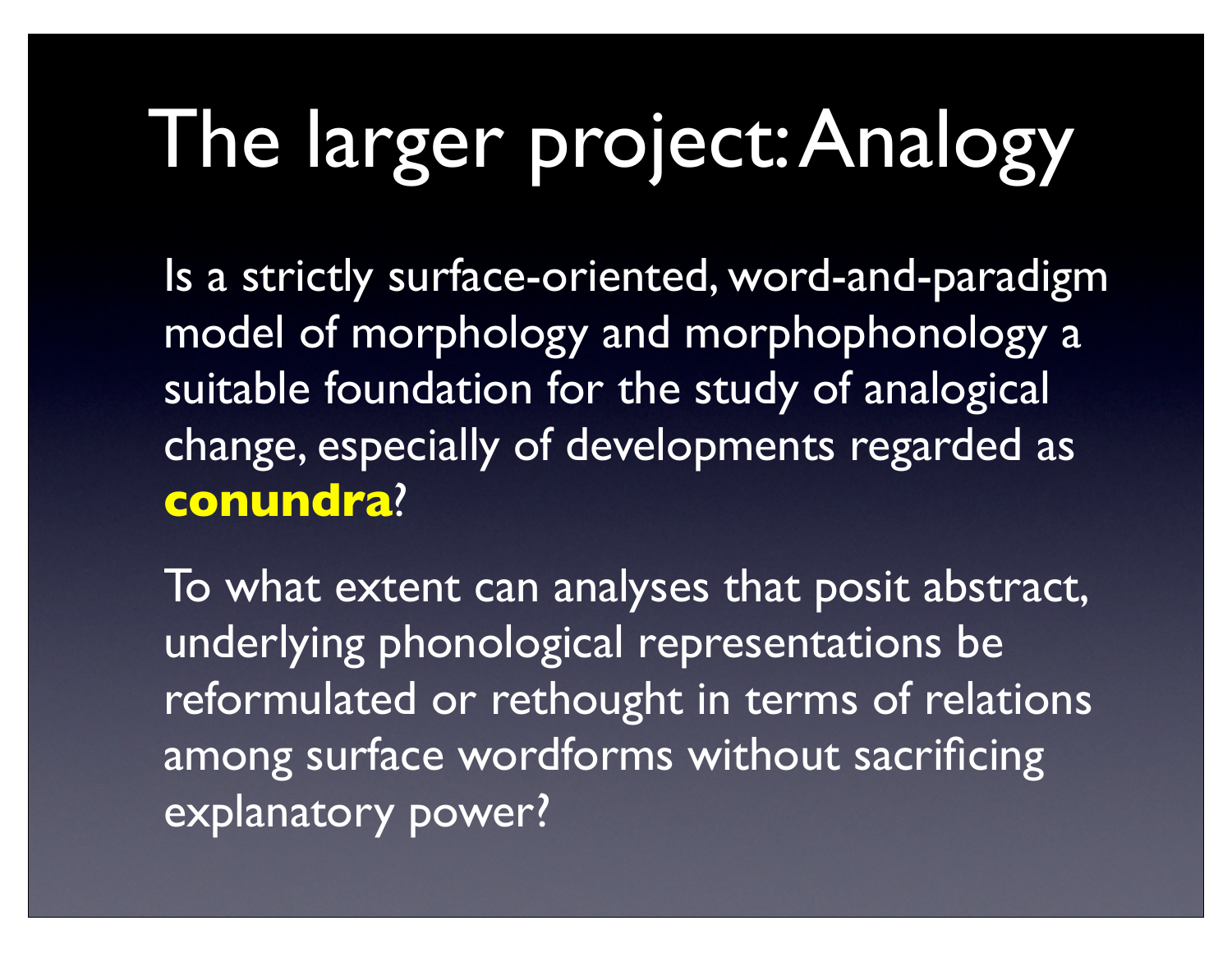#### Conundrum 1:

The emergence of "exceptions" to Sievers' Law in Gothic

In particular: gen. sg. *reikeis* > *reikjis* in the heavy *ja*-stem neuter nouns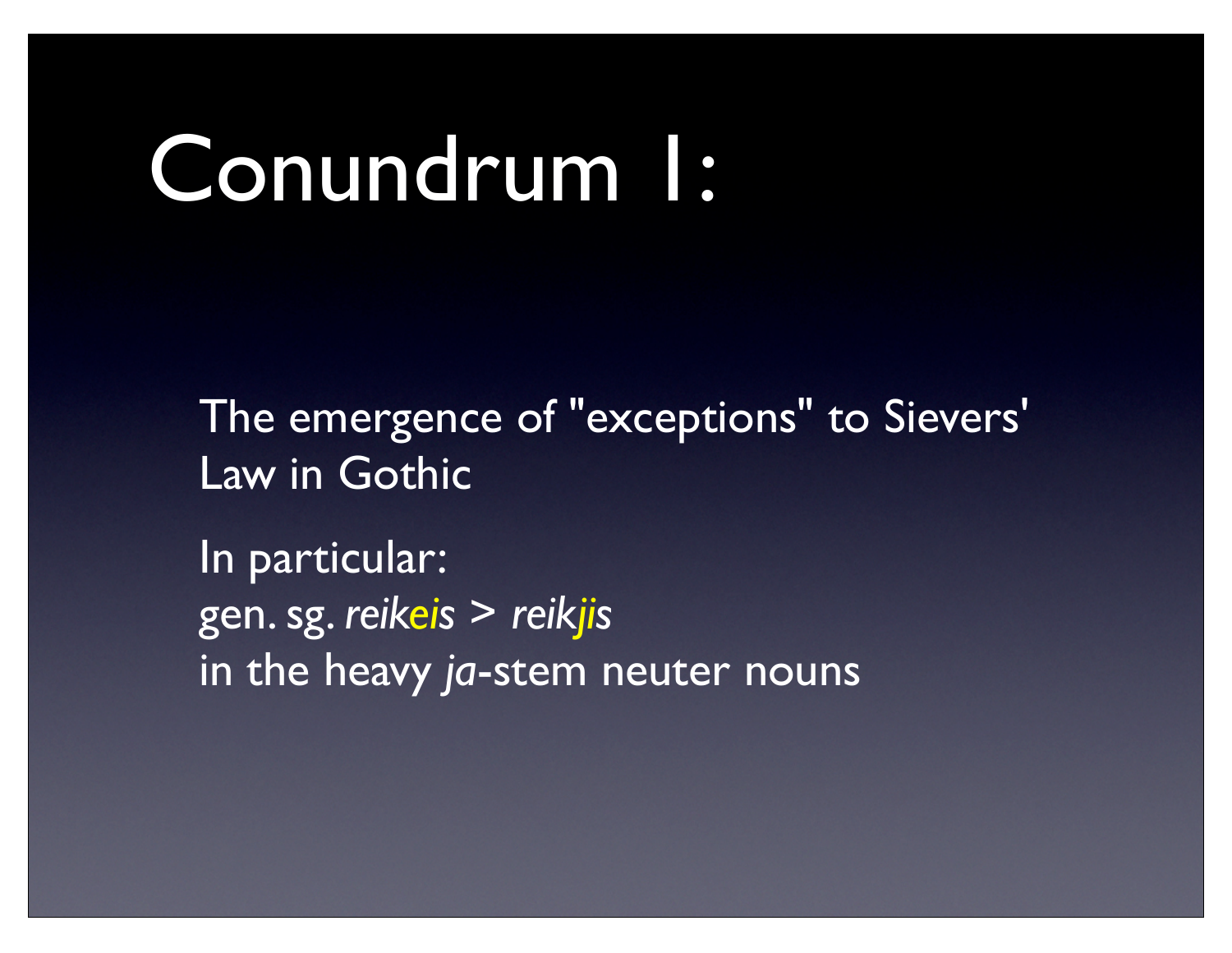#### Why is *reikeis* > *reikjis* a conundrum?

Often cited as a counterexample to the principle that analogical change simplifies/ optimizes the grammar (Kiparsky 2000):

Appears to introduce an exception to a previously exceptionless generalization: <ei> always and only with heavy stems  $\langle i \rangle$  always and only with light stems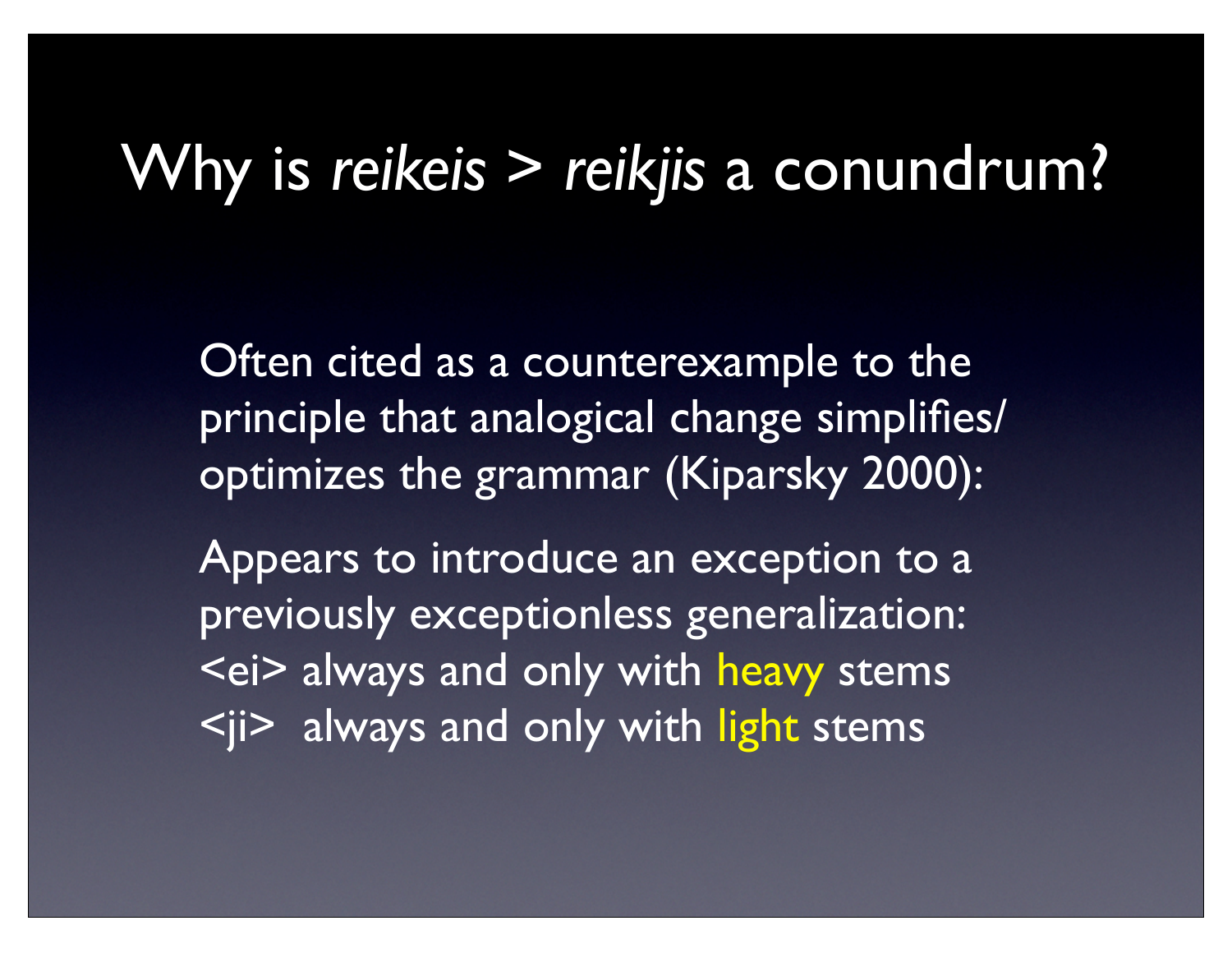Analogical change typically eliminates exceptions to regular patterns.

But what if particular forms are crucial evidence of their own regularity?

neut. gen. sg. heavy *ja*-stem forms like *reikeis* are a perfect example of such forms.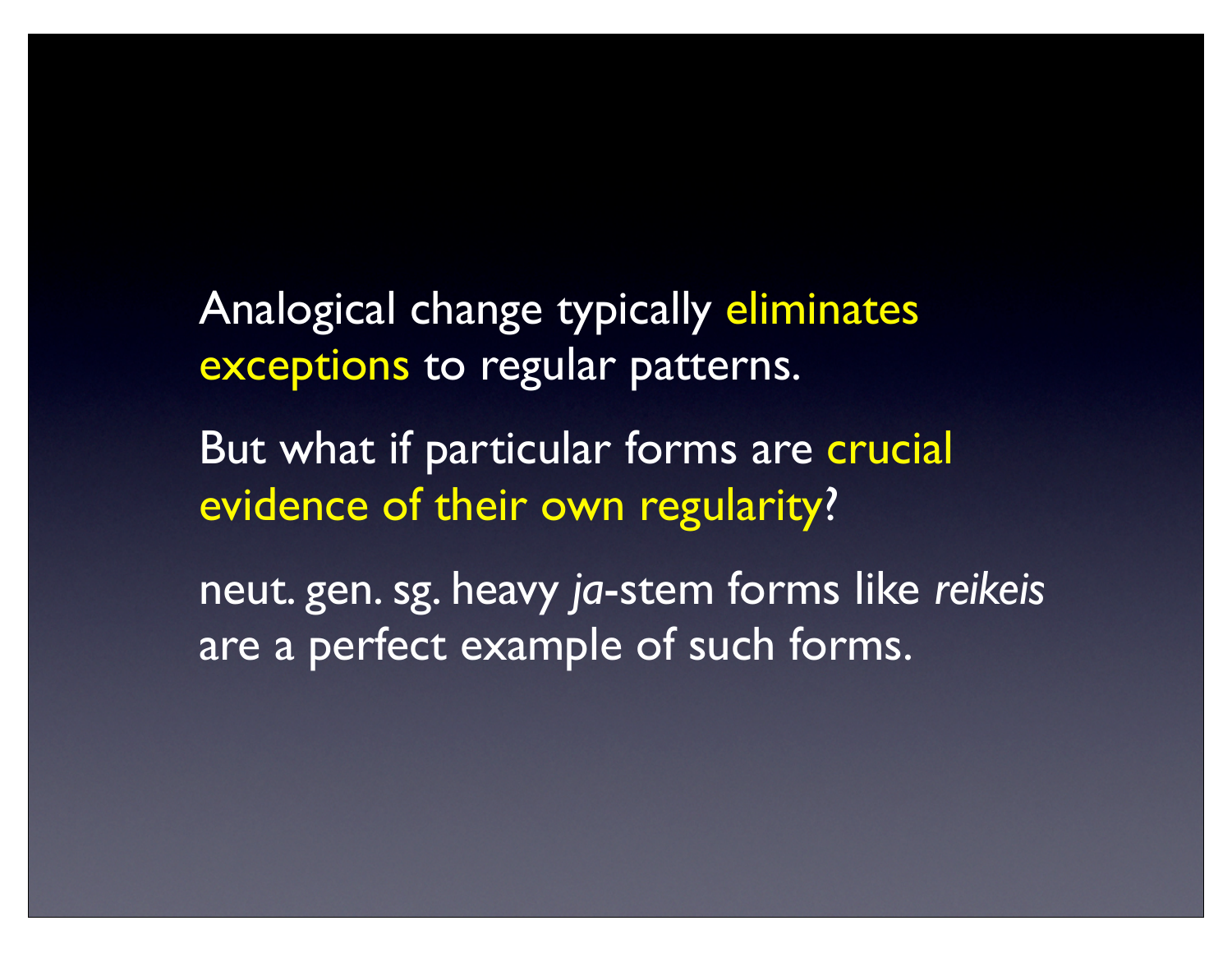## A perfect conundrum

If a speaker/learner of Gothic (or a linguist) knows that the neuter gen. sg. of heavy *i*stem nouns ends in *-eis*, this knowledge will allow them to figure out the Sievers' Law generalization, and these *-eis* forms will then be perfectly regular within the system they construct.

But without direct knowledge of these particular forms, they will arrive at different generalizations, and the resulting grammar will not generate these forms in *-eis*.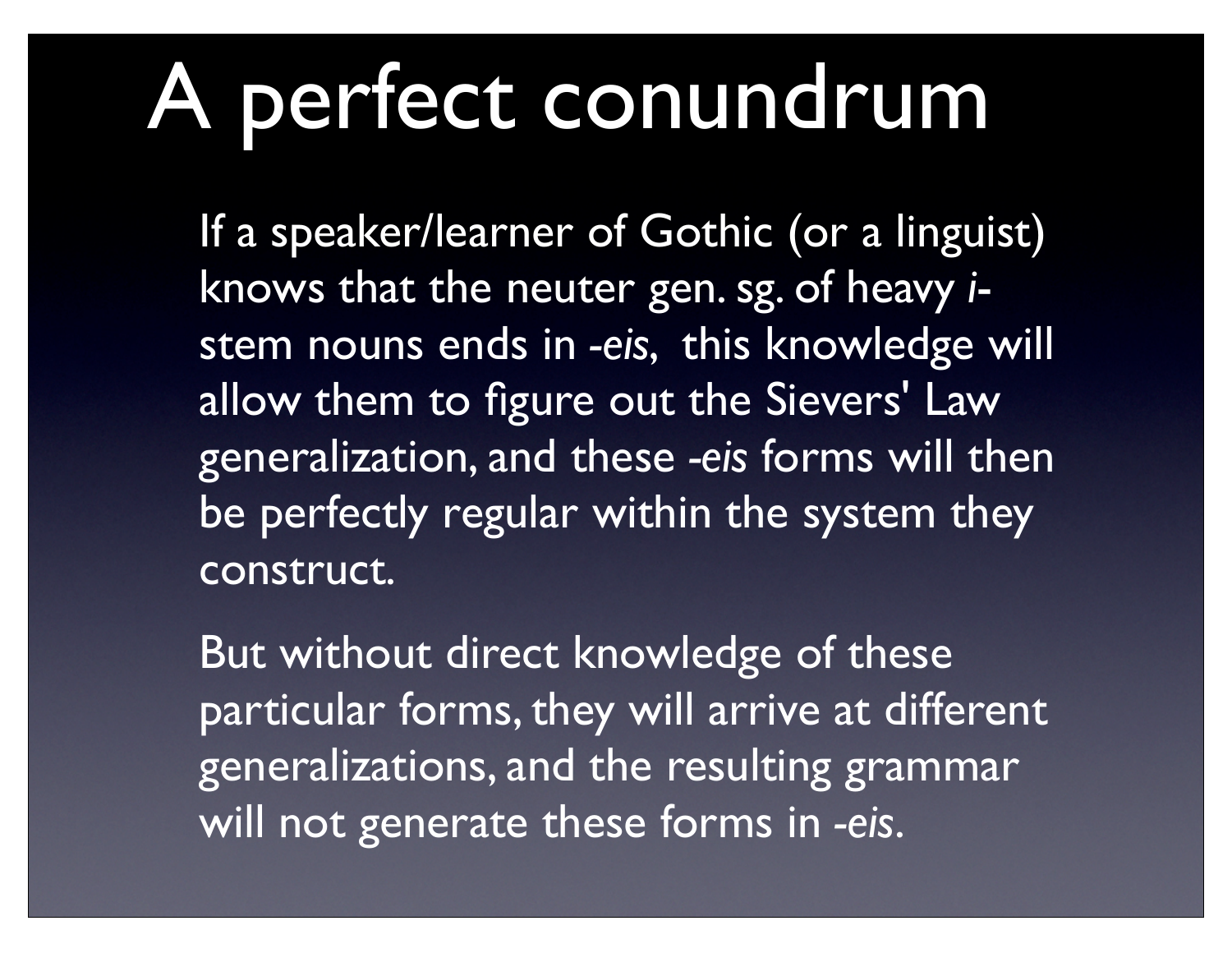#### Conundrum 2:

The *Rückumlaut* alternation in short-stem class-1 weak verbs in Old Norse (contrasting with umlaut throughout the paradigm of long-stem verbs).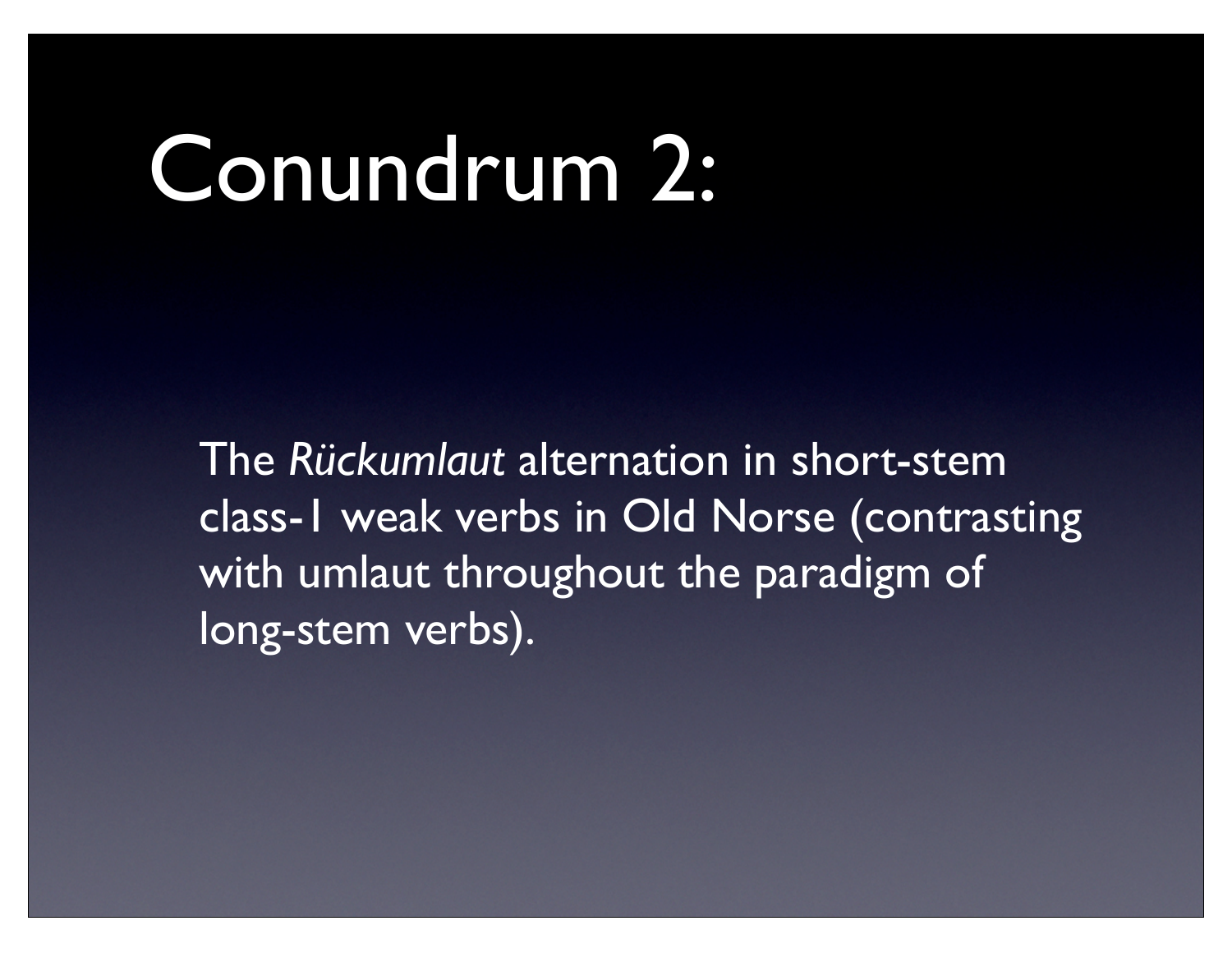|                         |                         | telja 'tell' | dœma 'deem'   |  |
|-------------------------|-------------------------|--------------|---------------|--|
| pres. sg.               |                         | tel          | dœmi (-e)     |  |
|                         |                         | 2 telr       | dœmir (-er)   |  |
|                         | 3 <sup>1</sup>          | telr         | dœmir (-er)   |  |
| pl.                     | I                       | teljum       | dœmum         |  |
|                         | $2^{\circ}$             | telið (-eð)  | dœmið (-eð)   |  |
| $\overline{\mathbf{3}}$ |                         | telja        | dœma          |  |
| past sg.                | $\mathsf{l}$            | talða        | doemda        |  |
|                         | $\overline{2}$          | talðir (-er) | doemdir (-er) |  |
|                         | $\overline{\mathbf{3}}$ | talði (-e)   | dœmdi (-e)    |  |
| pl.                     |                         | tolðum       | doemdum       |  |
|                         | $\overline{2}$          | tolðuð       | dæmduð        |  |
|                         | $\overline{3}$          | tolðu        | dœmdu         |  |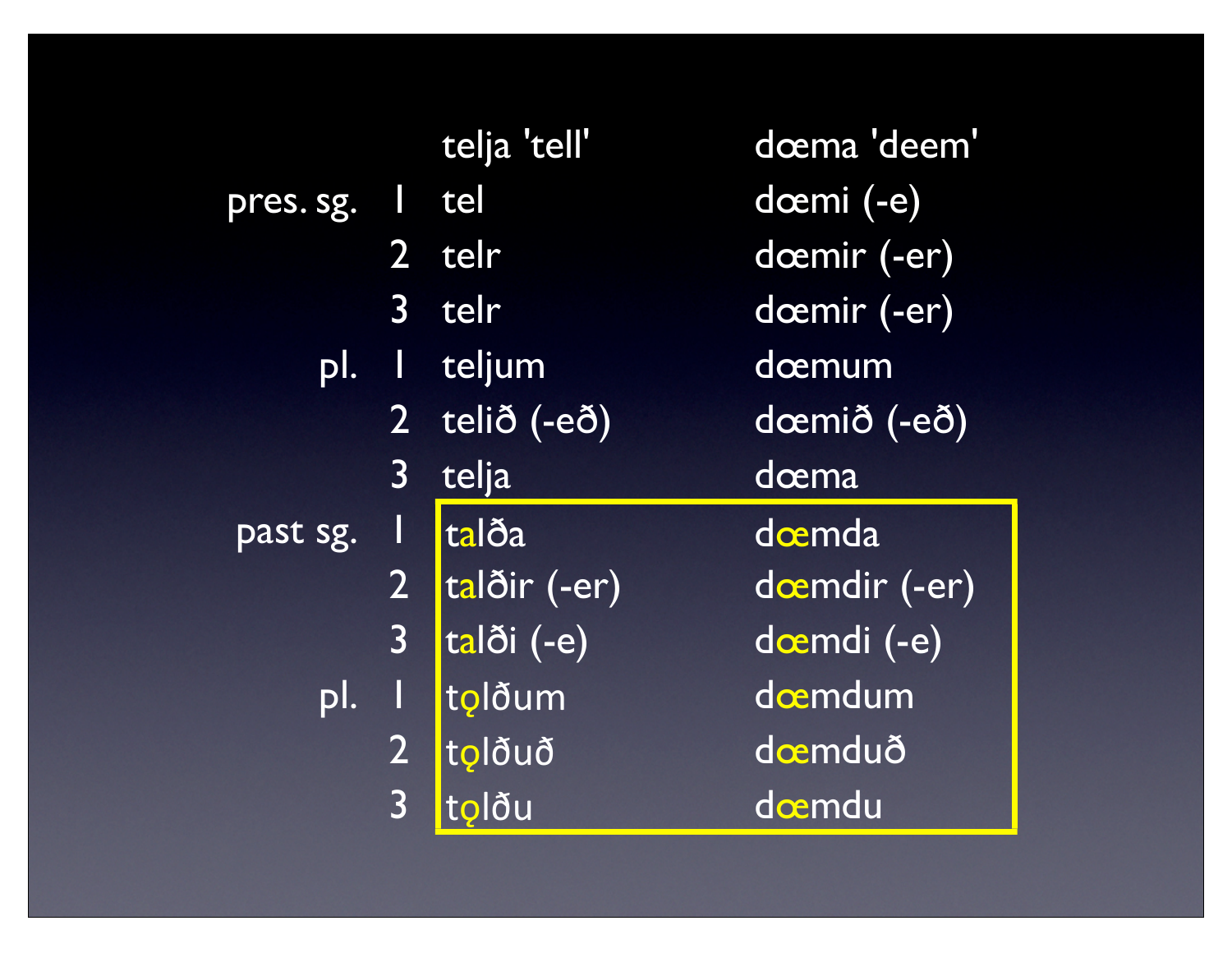### A conundrum because...

the umlaut conditioning factor in the past tense forms – medial *-i-* before the past suffix *-ð-* (as in Gothic *nasida*, Runic [6th c.] *raisidō*) – was presumably lost to syncope in longstem verbs before it was lost in short stems.

So we might expect umlaut in the past tense of short stems and Rückumlaut in long stems – *exactly what we find in German, but the opposite of what we find in Norse*!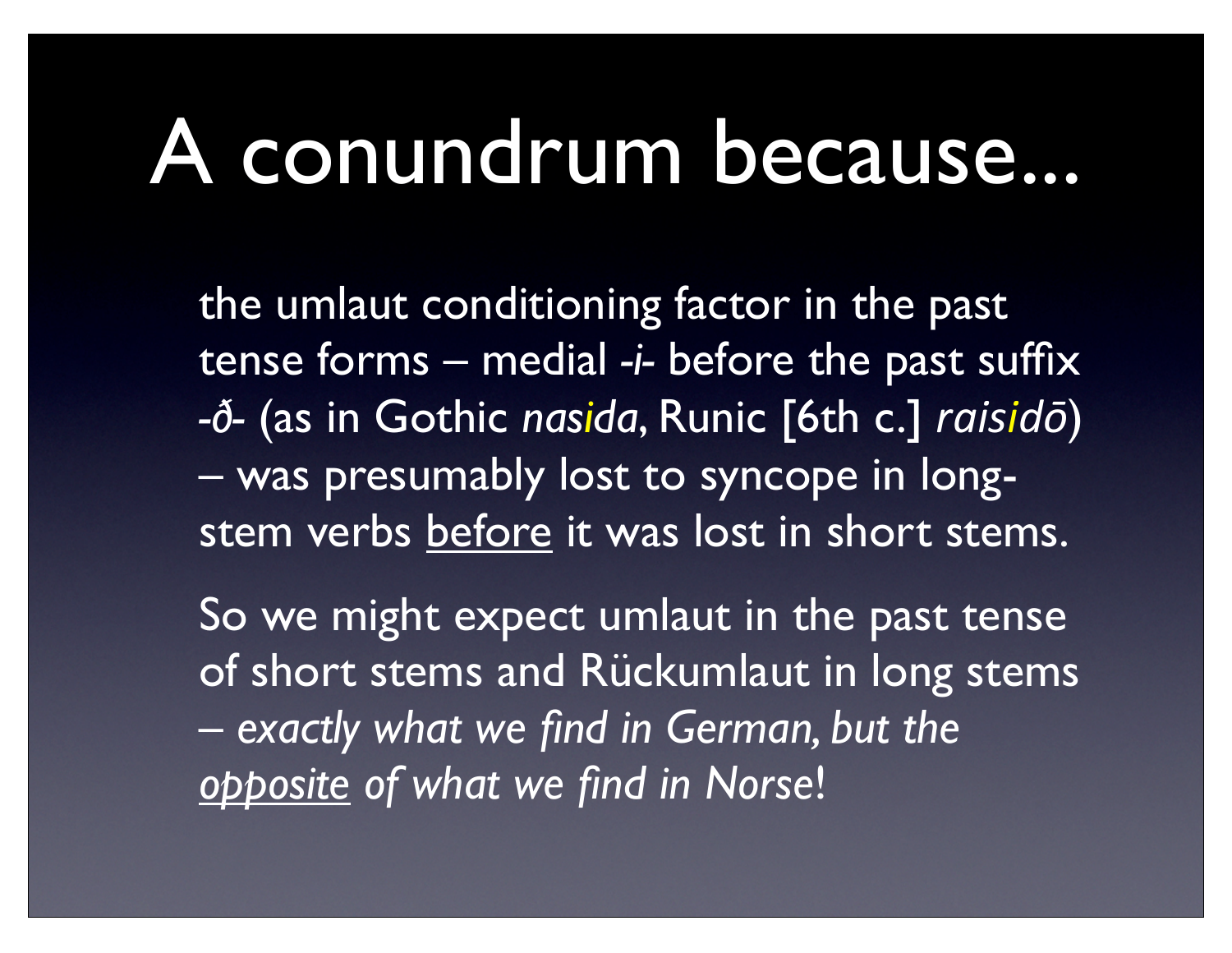#### Traditional accounts...

maintain that:

*i* (by itself) only caused umlaut after long stems, whereas

*-j-* and *-iR* caused umlaut after both long and short stems (Gordon 1957:271-2)

This accounts for umlaut in the present but not the past indicative of verbs like *telja*.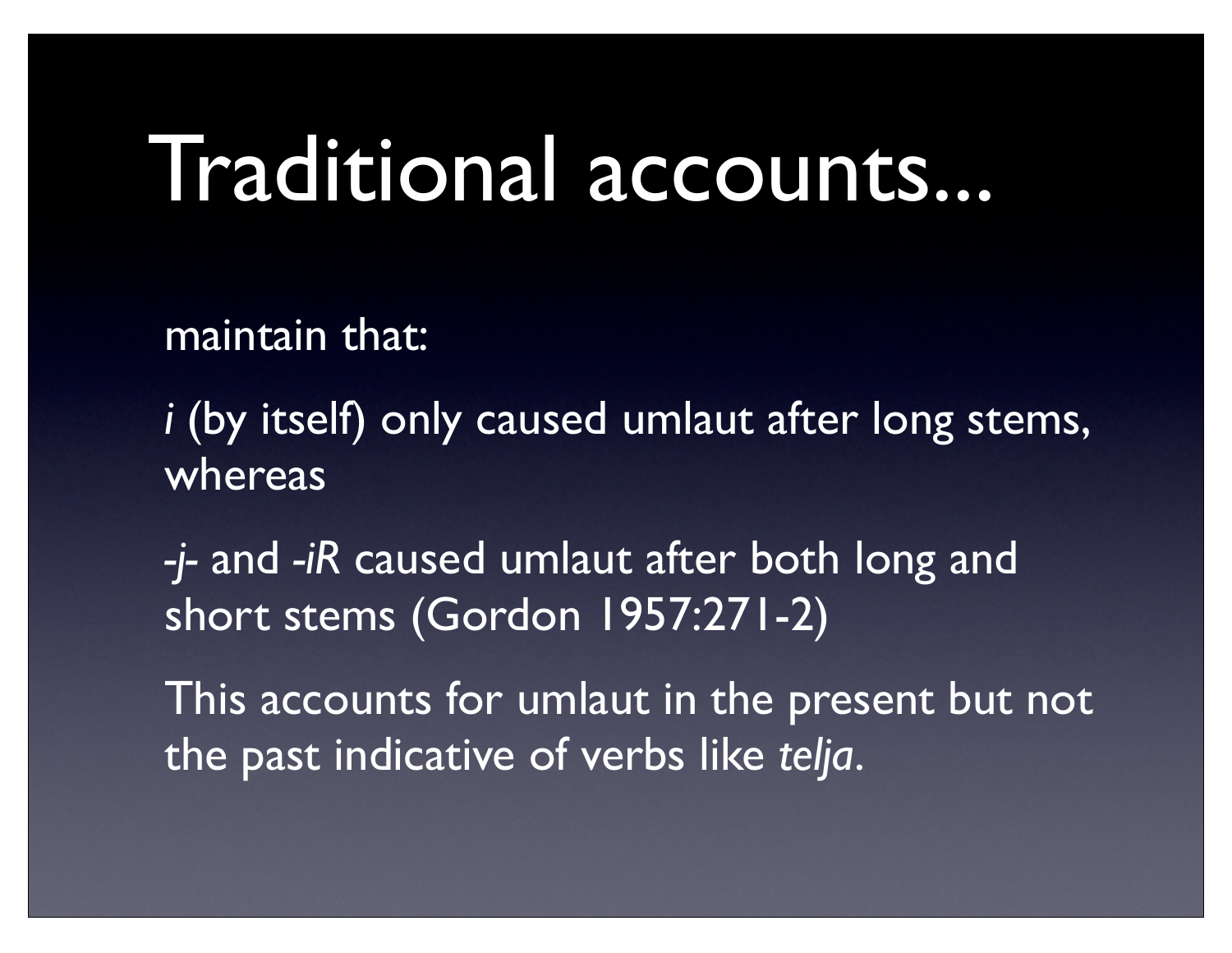## On again, off again

Kock (1888) combines this traditional notion of short-stem umlaut before *-j-* and ‑*iR* (only) with the proposal that umlaut was turned on when syncope occurred in the long stems, turned off when syncope later occurred in the short stems, and subsequently turned back on again.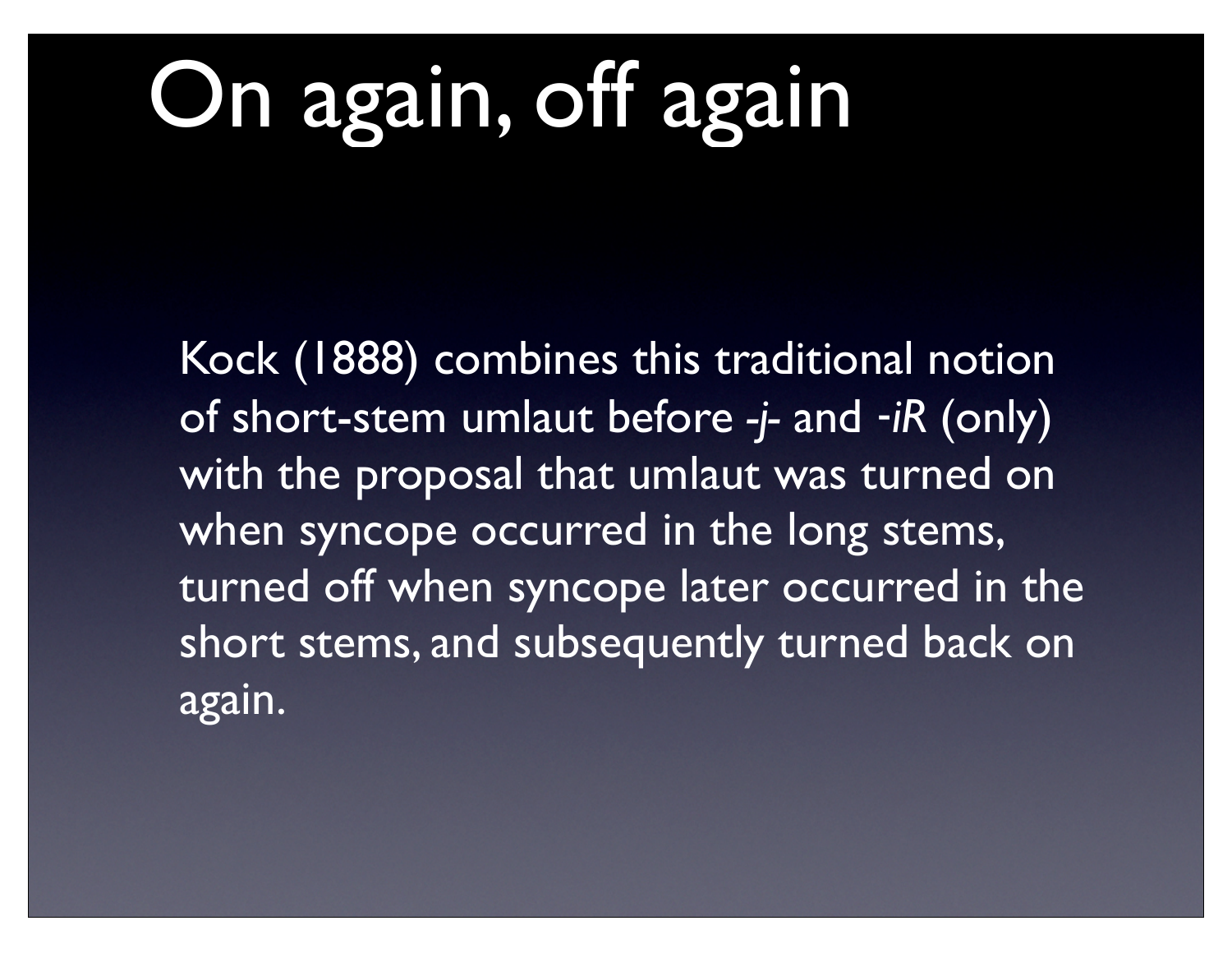### "umlaut reversion"

Iverson and Salmons (2012) emphasize the importance of 2 developments for the emergence of non-umlauted vowels in forms that had had umlaut triggers in pre-literary Old Norse:

1. The historical extension/generalization of syncope from the long stems (*dœmida* > *dœmda*) to the short (*teliða* > +*telða*/*talða*).

2. The "impending phonetic demise" of umlaut.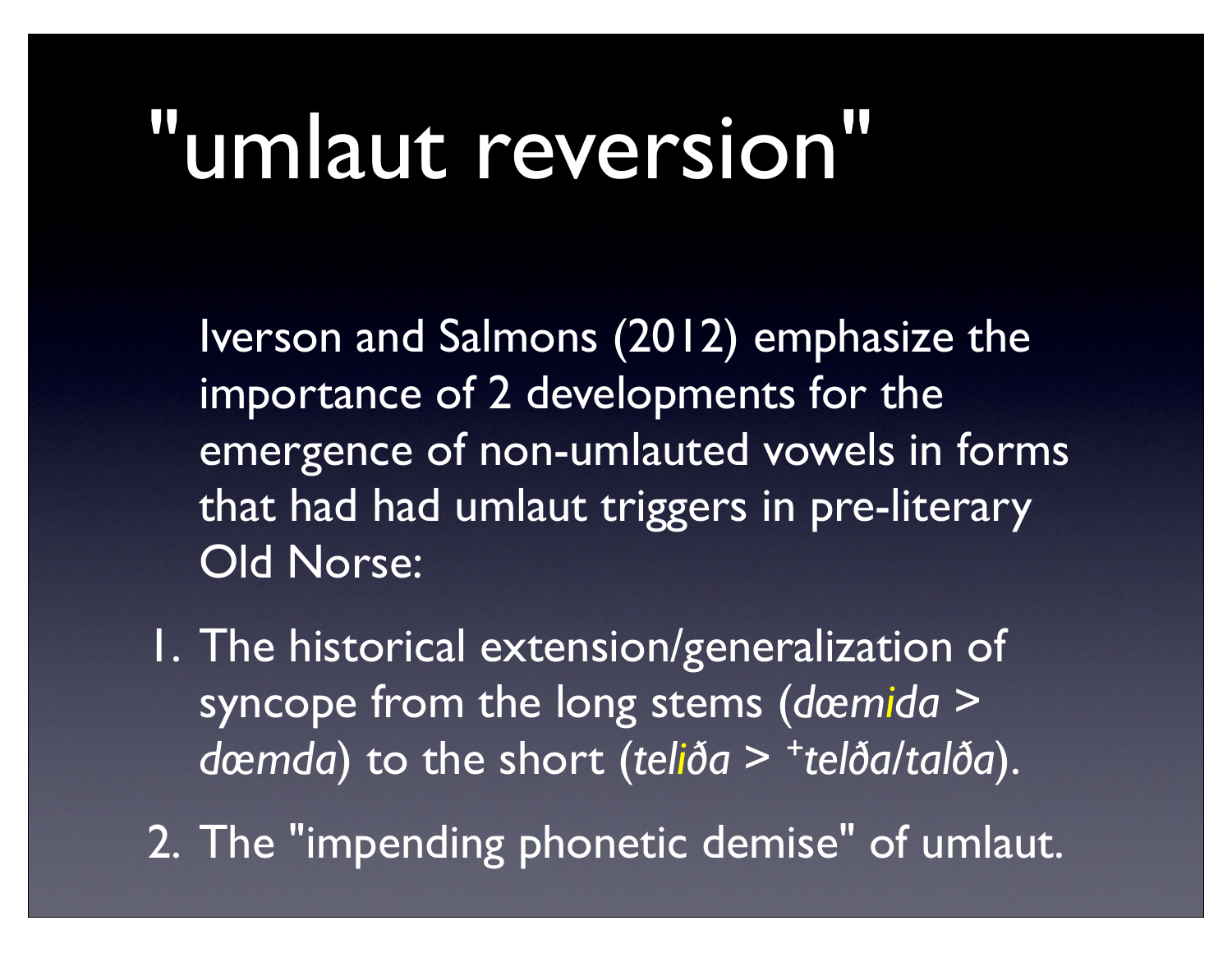# Extension of syncope (1)

"We suppose that the allomorphy with respect to historical /‑iða/ (sometimes ‑*iða*, sometimes ‑*ða*) combined with the emergent extension of syncope in short stem medials to restructure the suffix to simply /‑ða/ everywhere" (2012:116-7).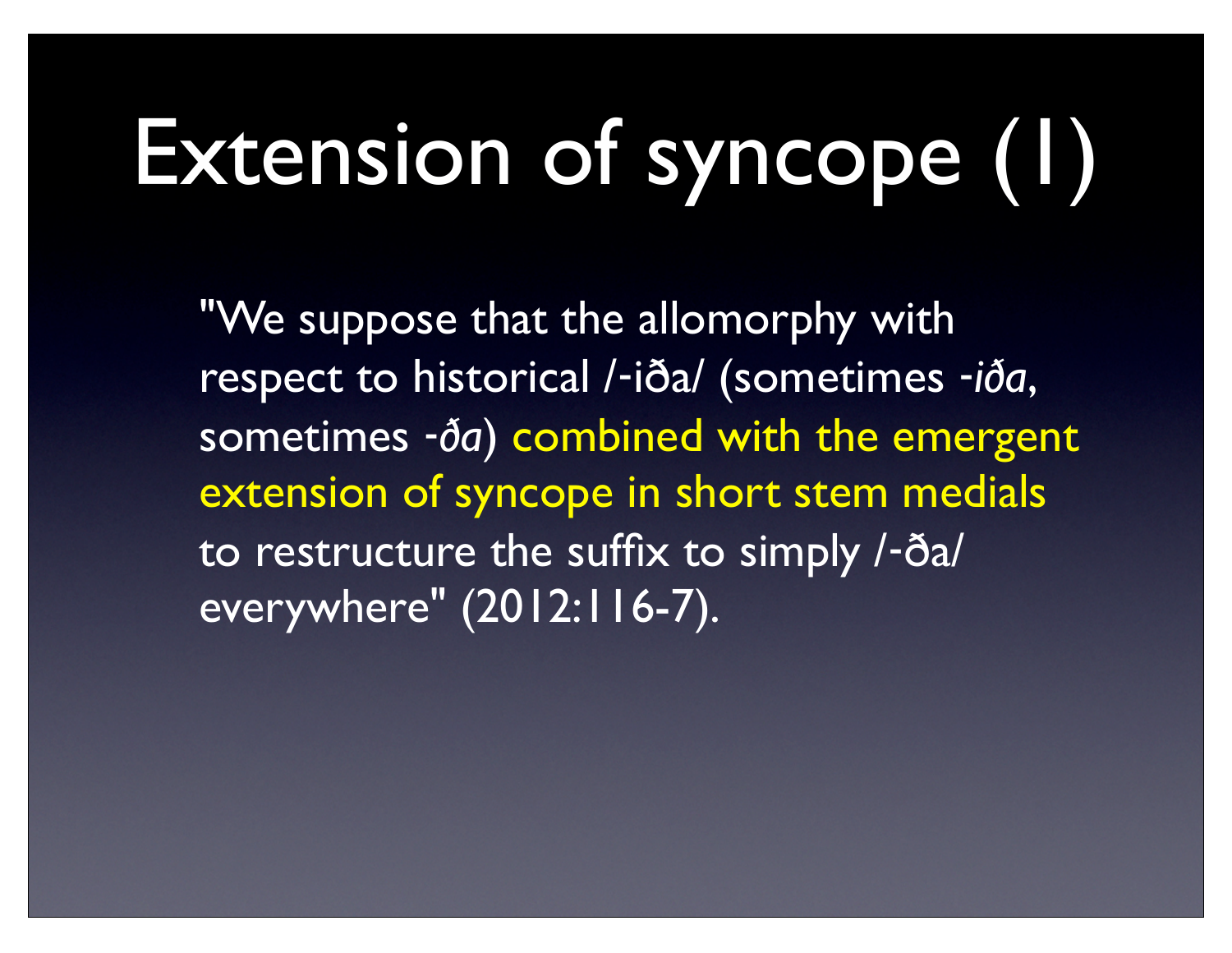## Extension of syncope (2)

"with syncope extending to short stems and the consequent restructuring of /‑iða/ to /‑ða/ – umlaut still being a phonetically active process, too – the motivation for retaining umlaut in +*telða*, now from /tal+ða/, simply dissappeared" (2012:117).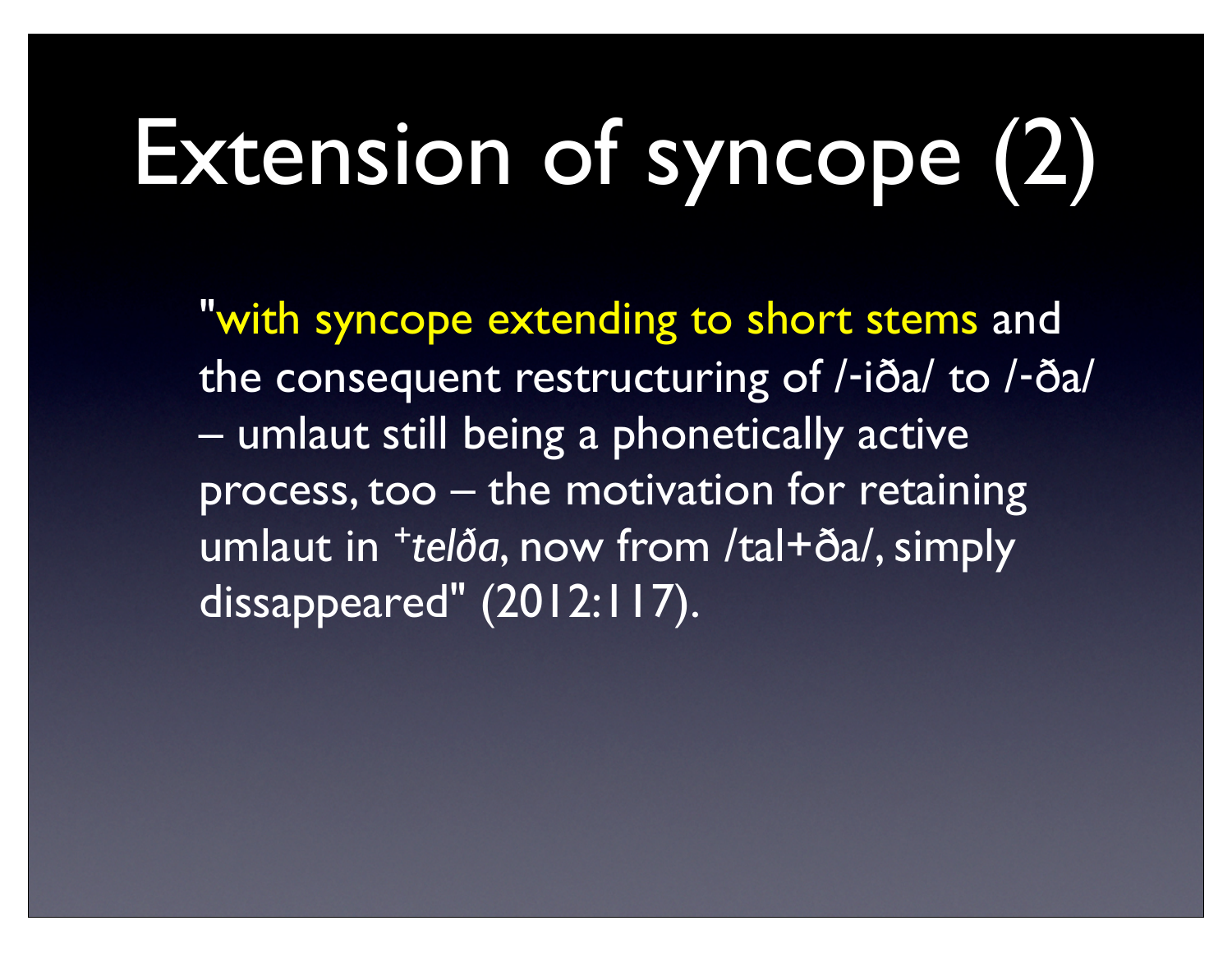## "impending phonetic demise"

"the steps outlined here chart the path that led [Old Norse speakers of the pre-literary period] to morphologize umlaut this way in the face of its impending phonetic demise" (2012:117).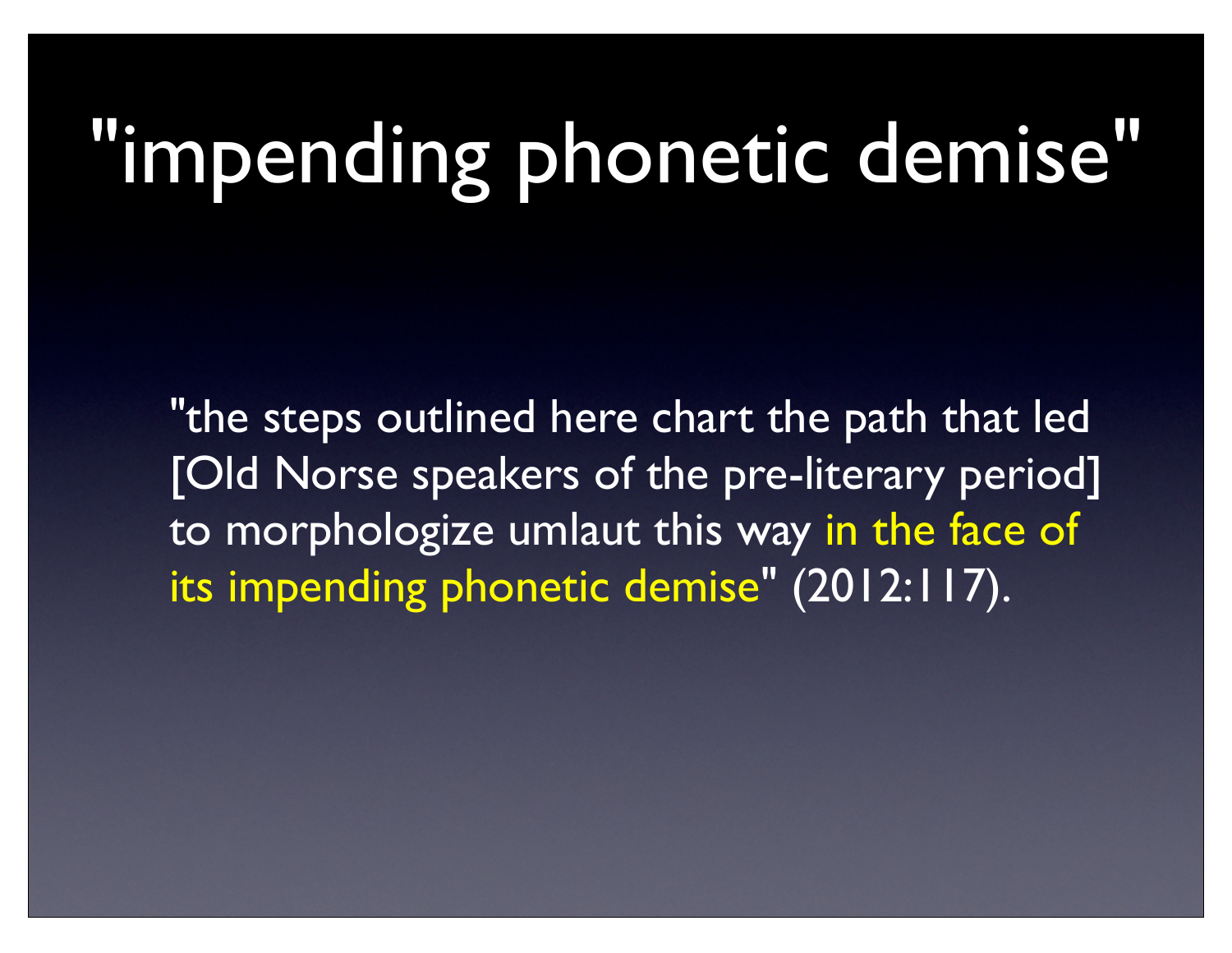#### Syncope and the demise of umlaut

"As syncope generalized to short stems [...] the transparency of umlaut there came under challenge as well but was maintained (to begin with, at least) by analogical reversion to the basic vowel wherever the trigger for umlaut was no longer in evidence – most notably in the preterite indicatives. These formed a sufficiently identifiable subclass to retain their basic rather than derived character as umlaut itself was progressively losing its phonetic motivation" (2012:118).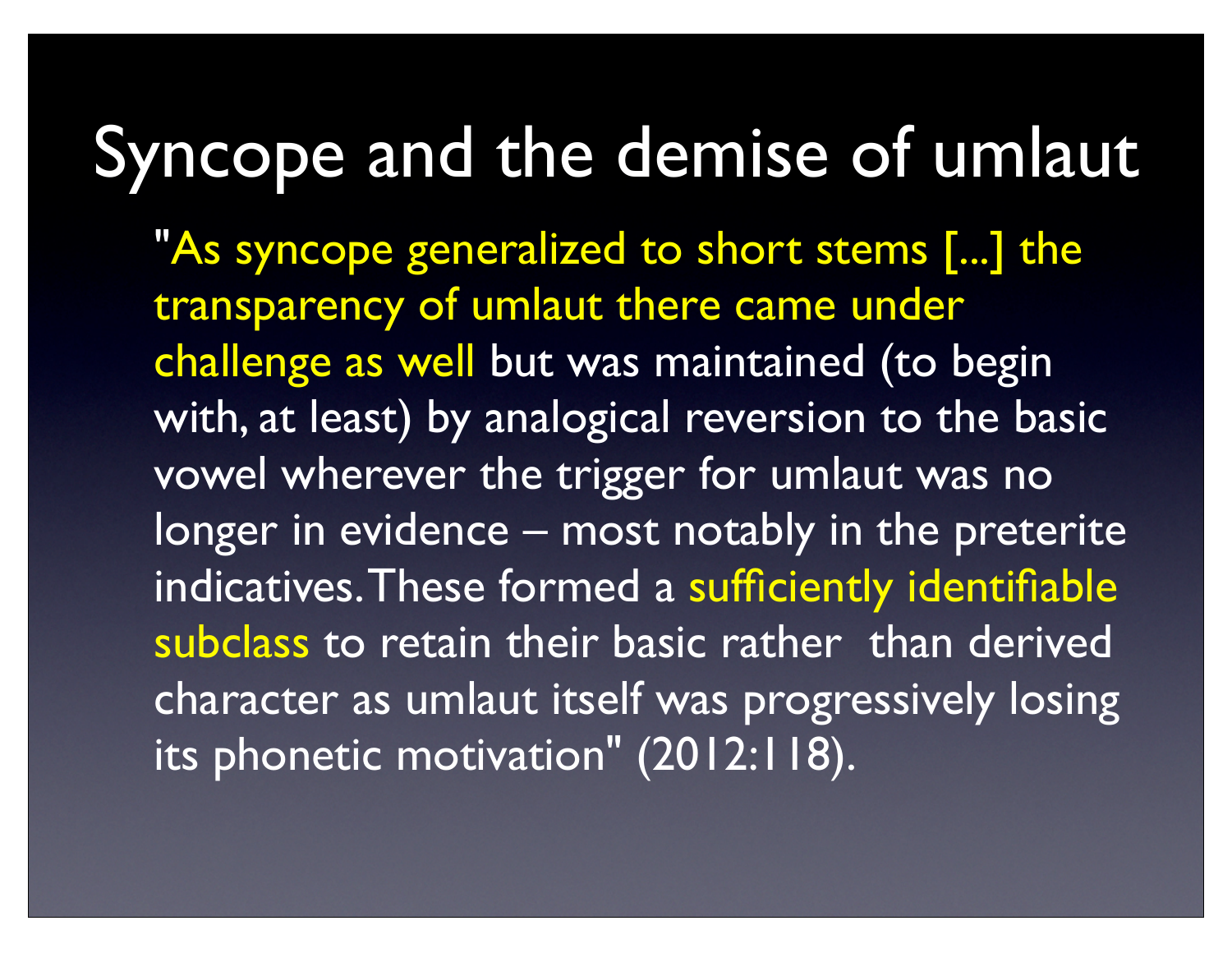### I completely agree...

with Iverson and Salmons on 3 basic points:

- 1. the "ingenerate" view of umlaut.
- 2. that syncope occurred first in long and only later in short stems (*pace* Kiparsky 2006).

3. that the relevant short-stem forms with "umlaut reversion" all had umlauted vowels at some point in pre-literary Old Norse.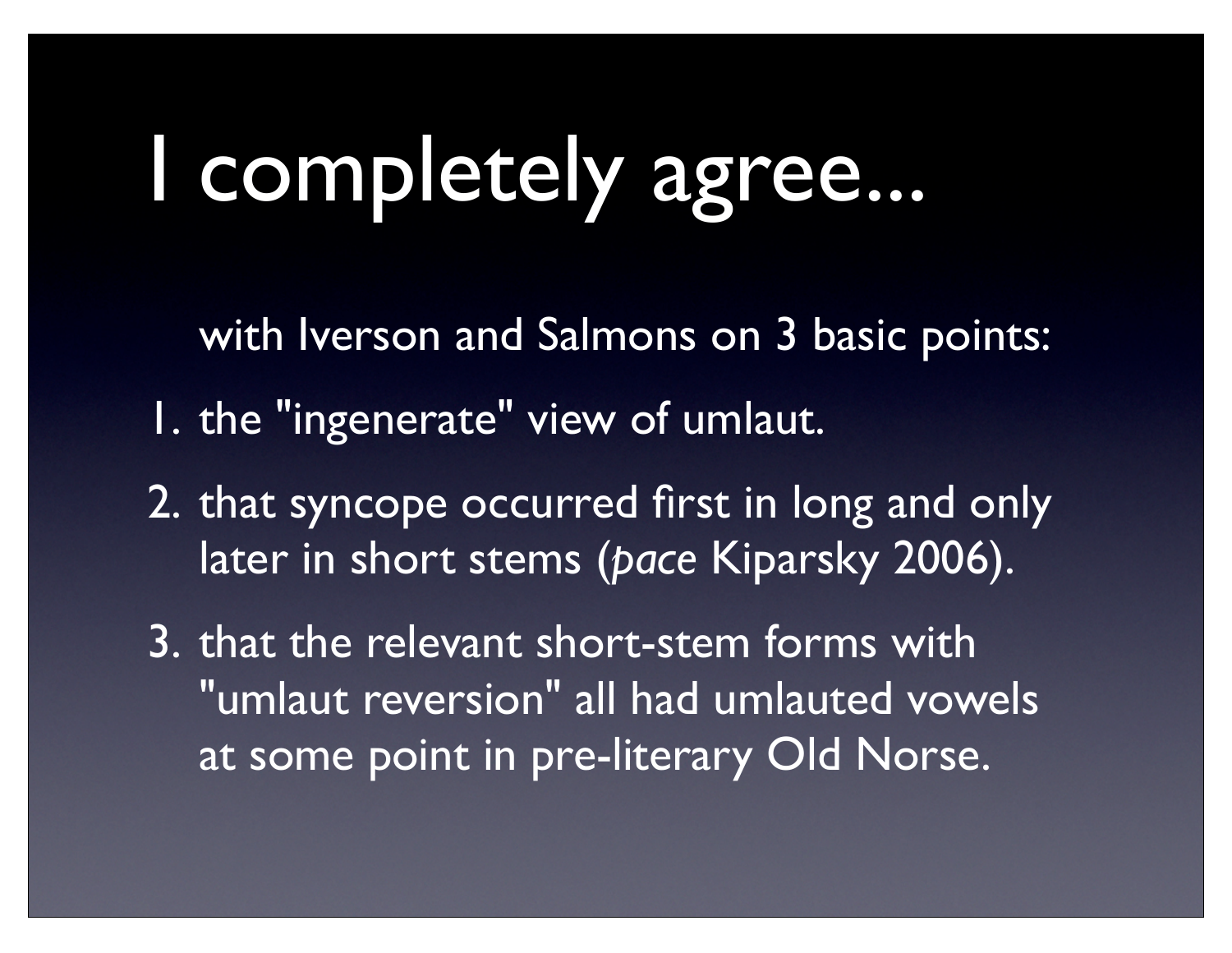## My account differs...

from Iverson and Salmons's – and from traditional accounts – on two main points:

- 1. The relevant development that looks like medial syncope in the short stems was entirely an effect of morphological analogy.
- 2. Umlaut in the short stems was crucially still a fully productive, and very possibly still a transparent, purely phonologically conditioned alternation at the time of the *teliða* > *talða* development.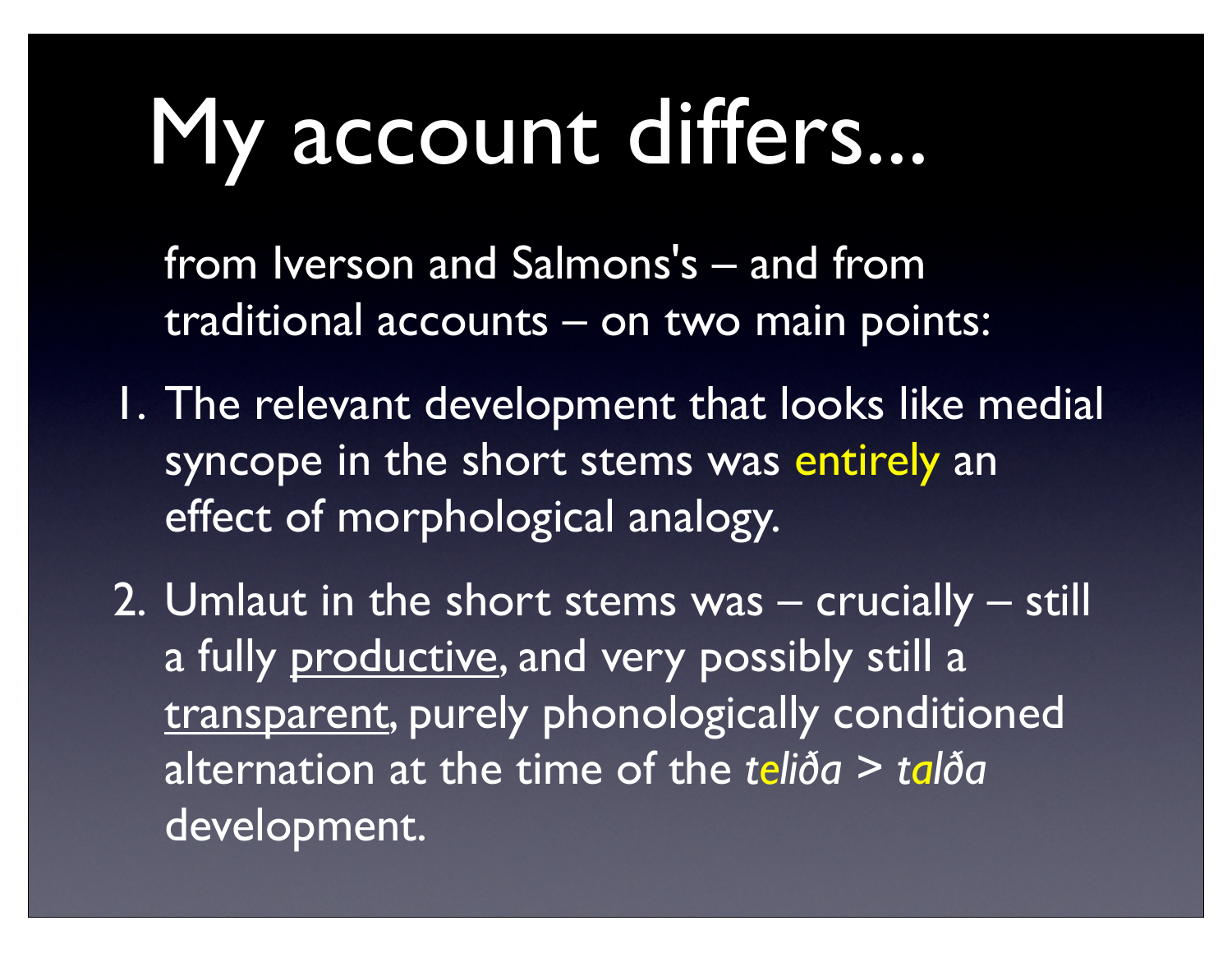Phonetic syncope and the demise of phonological umlaut – with concomitant morphologization – came to short stems only later and were not relevant to umlaut "reversion".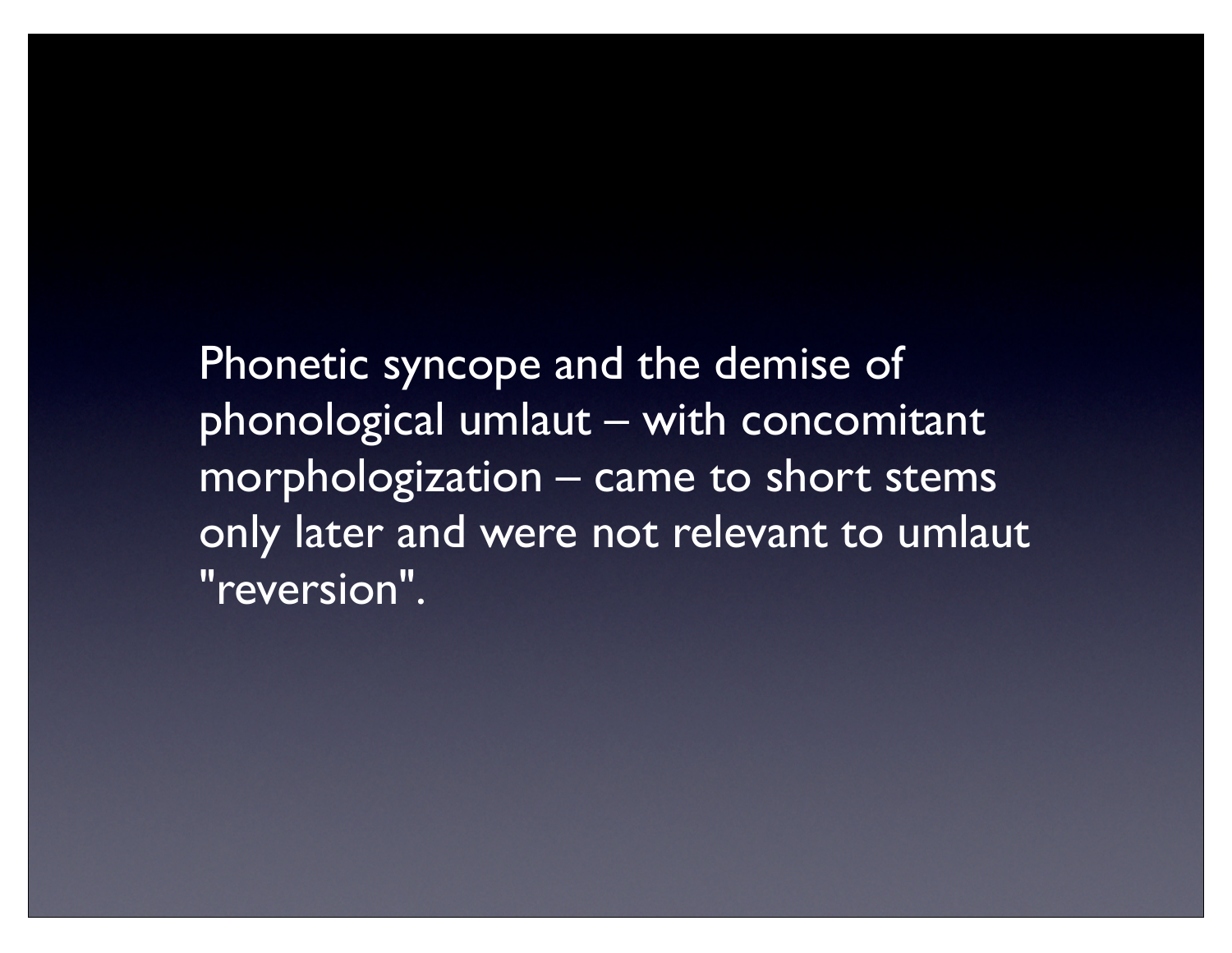#### very late life cycle change"?

"the story of Old Norse umlaut is one of a very late life cycle change, which suggests that we should see strong morphological and analogical effects in its distribution" (Iverson and Salmons 2012:106)

Yes, but umlaut reversion itself is not an example of the kind of "morphological and analogical effect" that only comes late in the life cycle of a sound change.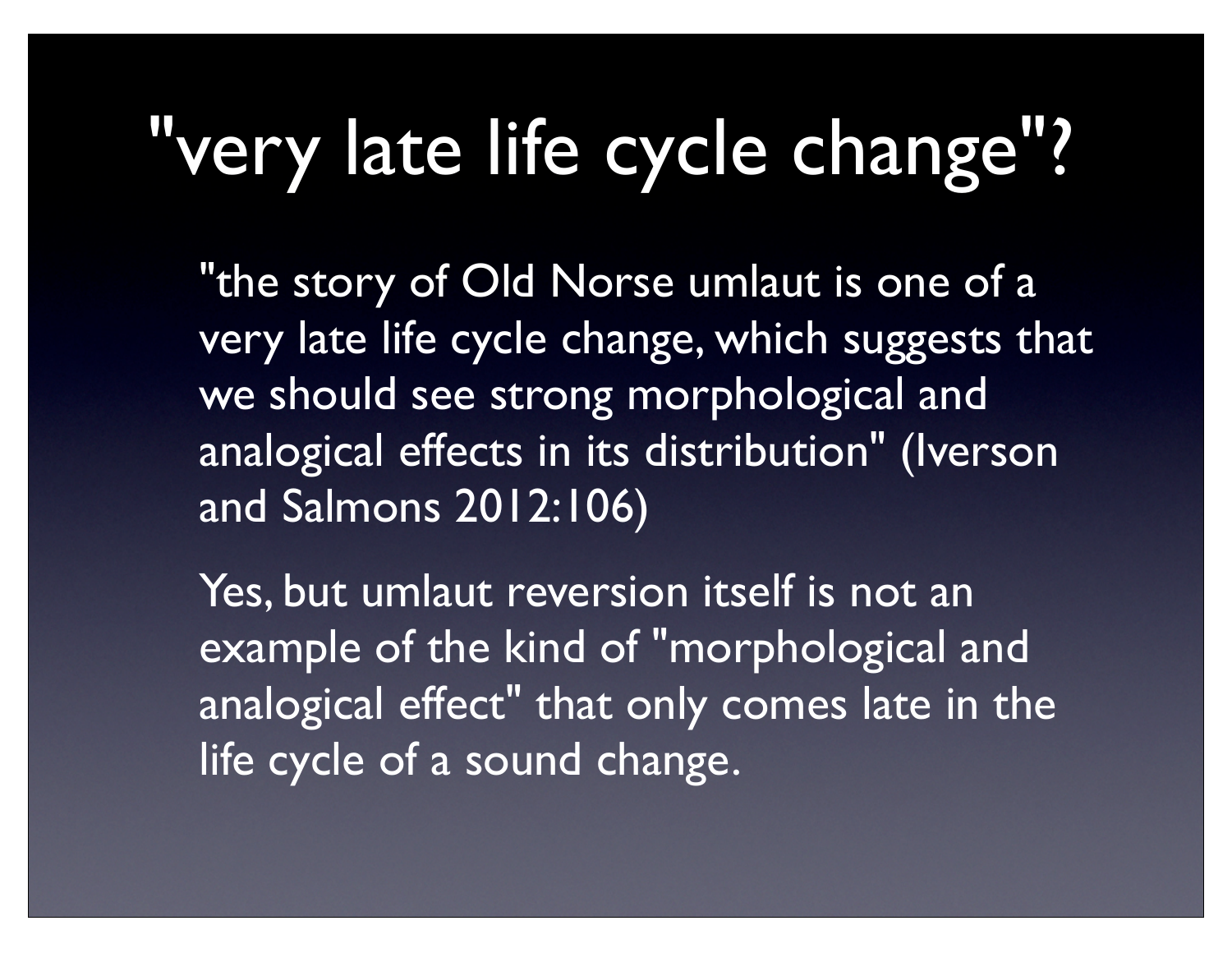## We need to distinguish:

- 1. analogical developments that are inconsistent with the original phonological conditioning of a rule – these only come late in the life cycle;
- 2. analogical developments affecting the morphological distribution of the conditioning environments for a productive rule – these can come at any point in the life cycle;
	- Umlaut reversion is of the latter type.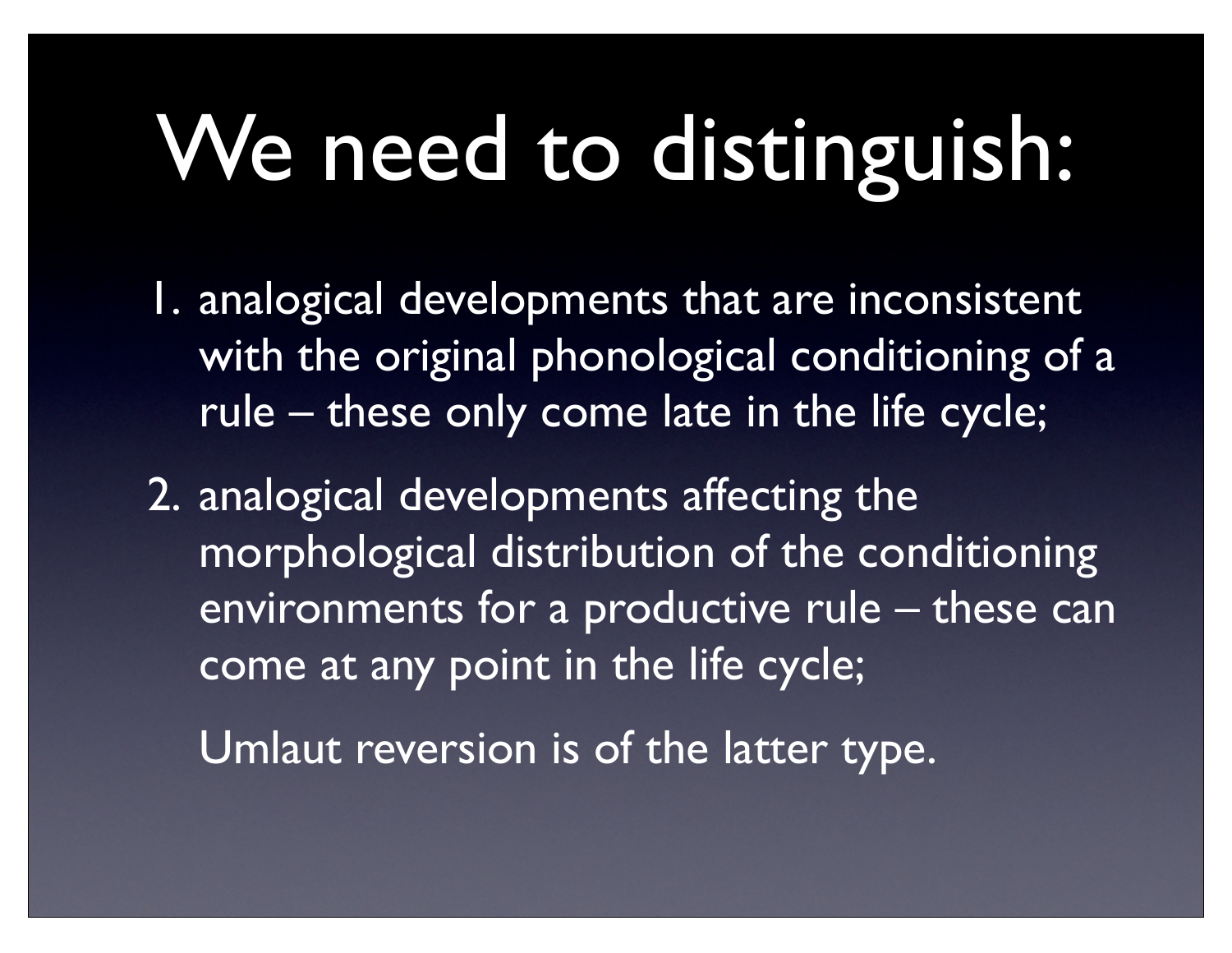## "a direct parallel"?

"Morphological and lexical reversions are commonplace, in fact. The history of English offers a direct parallel via the removal of umlaut from plurals and other categories, with Middle English dialectal *bōc* ~ *bēc* and *lamb* ~ *lemb* becoming *book* ~ *books* and *lamb* ~ *lambs*, respectively [...]." (Iverson & Salmons 2012:110fn.2)

But there are other, much earlier parallels in West Germanic...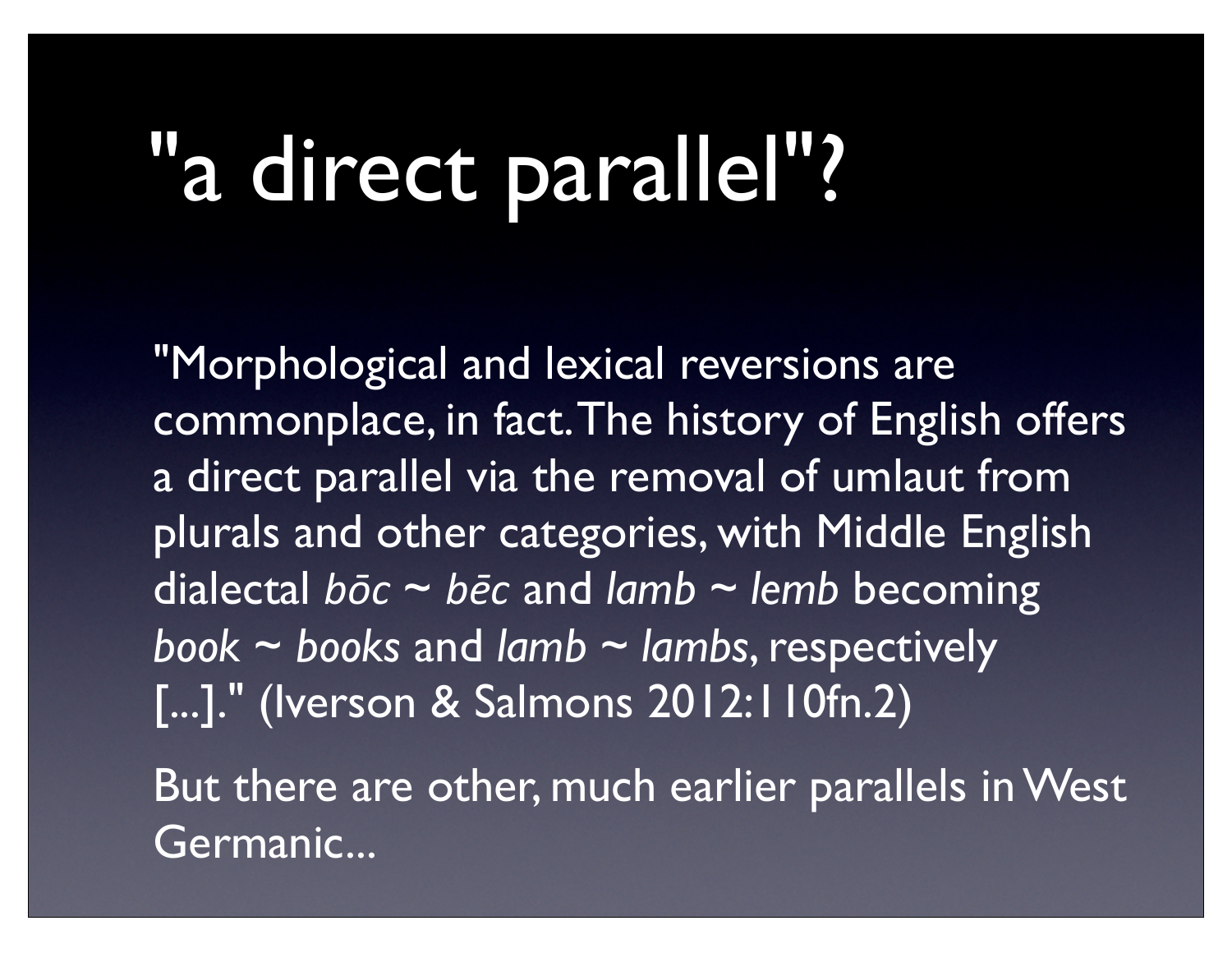## Precedent for analogical syncope" in short stems

*i*-stem masc. nouns in WGmc.:

"Das Westgerm. hat das stammhafte *-i* [...] nach kurzer Silbe bewahrt [...]. Nur im Ahd. sind die meisten kurzsilbigen *i*-Stämme den langsilbigen angeglichen worden, haben also ihr *-i* auf analogischem Wege eingebüßt; daher z.B. ahd. *slag* = as. *slegi*, ags. *sleǥe* "Schlag". (Krahe/Meid 1969, vol. 2, p. 26)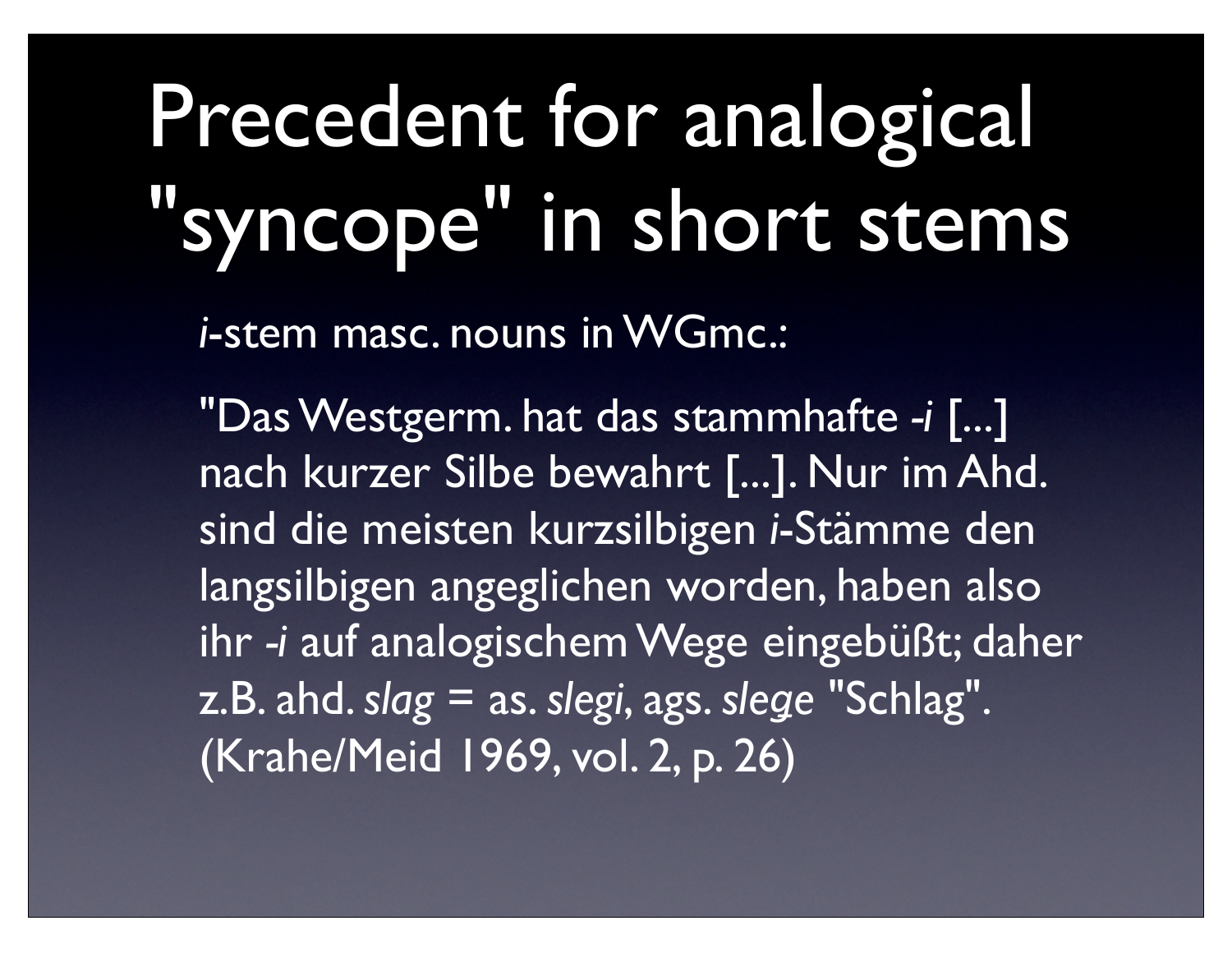## OHG/MHG feminine *i-*stems

Phonological "reversion" of umlaut follows automatically with the analogical innovation of gen., dat. sg. forms without OHG *-i*/MHG *-e*.

|     | <b>OHG</b>      |        |          |     | <b>MHG</b>          |               |                |
|-----|-----------------|--------|----------|-----|---------------------|---------------|----------------|
| sg. | nom/acc.        | anst   |          | sg. | nom/acc.            | kraft         |                |
|     | gen.            | ensti  |          |     | gen.                | <b>krefte</b> | kraft!         |
|     | dat.            | ensti  | (anst)!  |     | dat.                | krefte        | kraft!         |
| DI. | nom/acc. ensteo |        |          |     | pl. nom/acc. krefte |               |                |
|     | gen.            | ensteo | $\equiv$ |     | gen.                | krefte        | $\blacksquare$ |
|     | dat.            | enstim |          |     | dat.                | kreften       |                |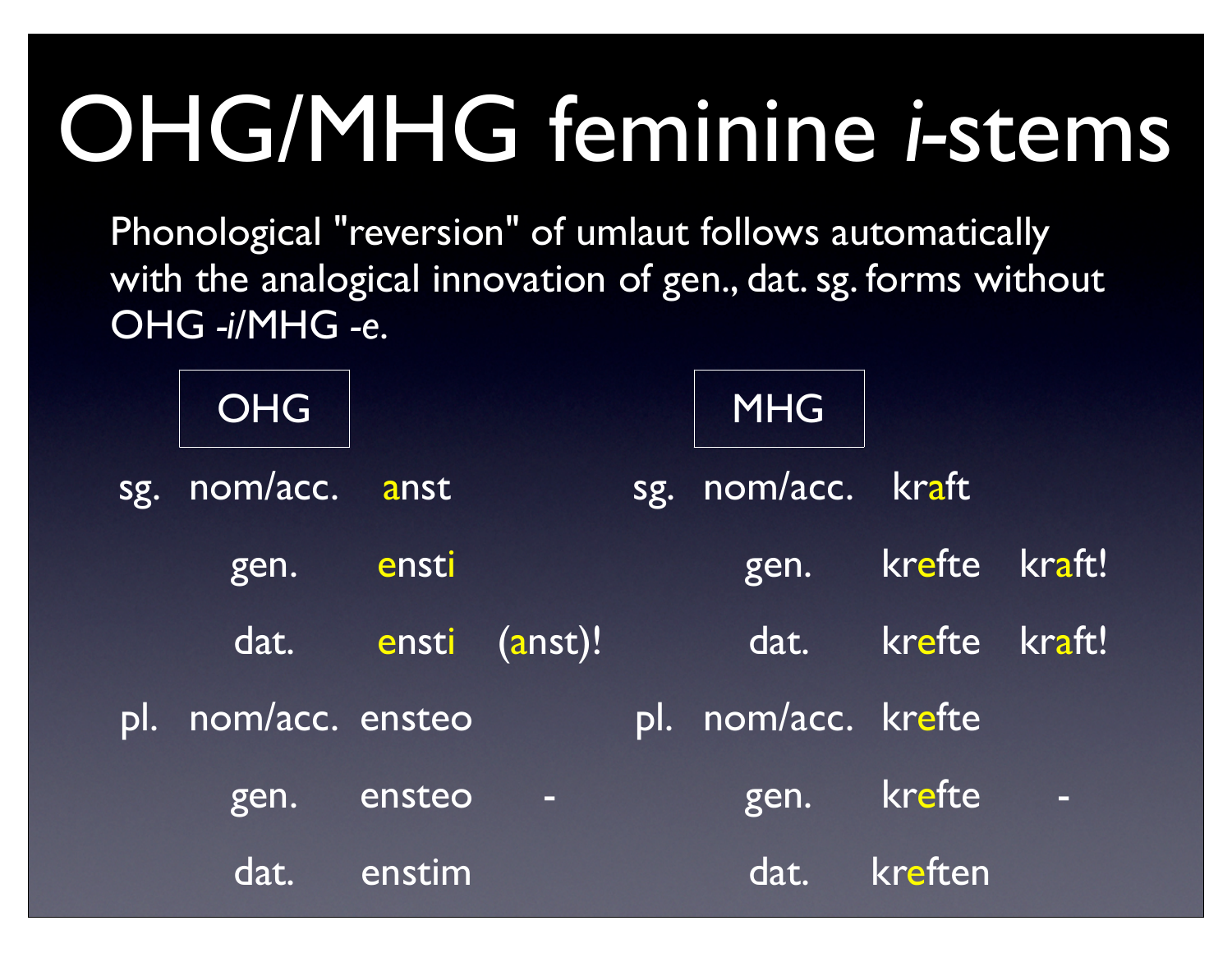#### Bidirectional predictability

At the relevant time, the umlaut alternation in short stems was quasi-allophonic (nonneutralizing, w/ complementary distribution).

The umlaut vowels *ę*, *ø*, *y* occurred only, the corresponding back vowels *a*, *o*, *ǫ*, *u* never, before umlaut triggers in short stems.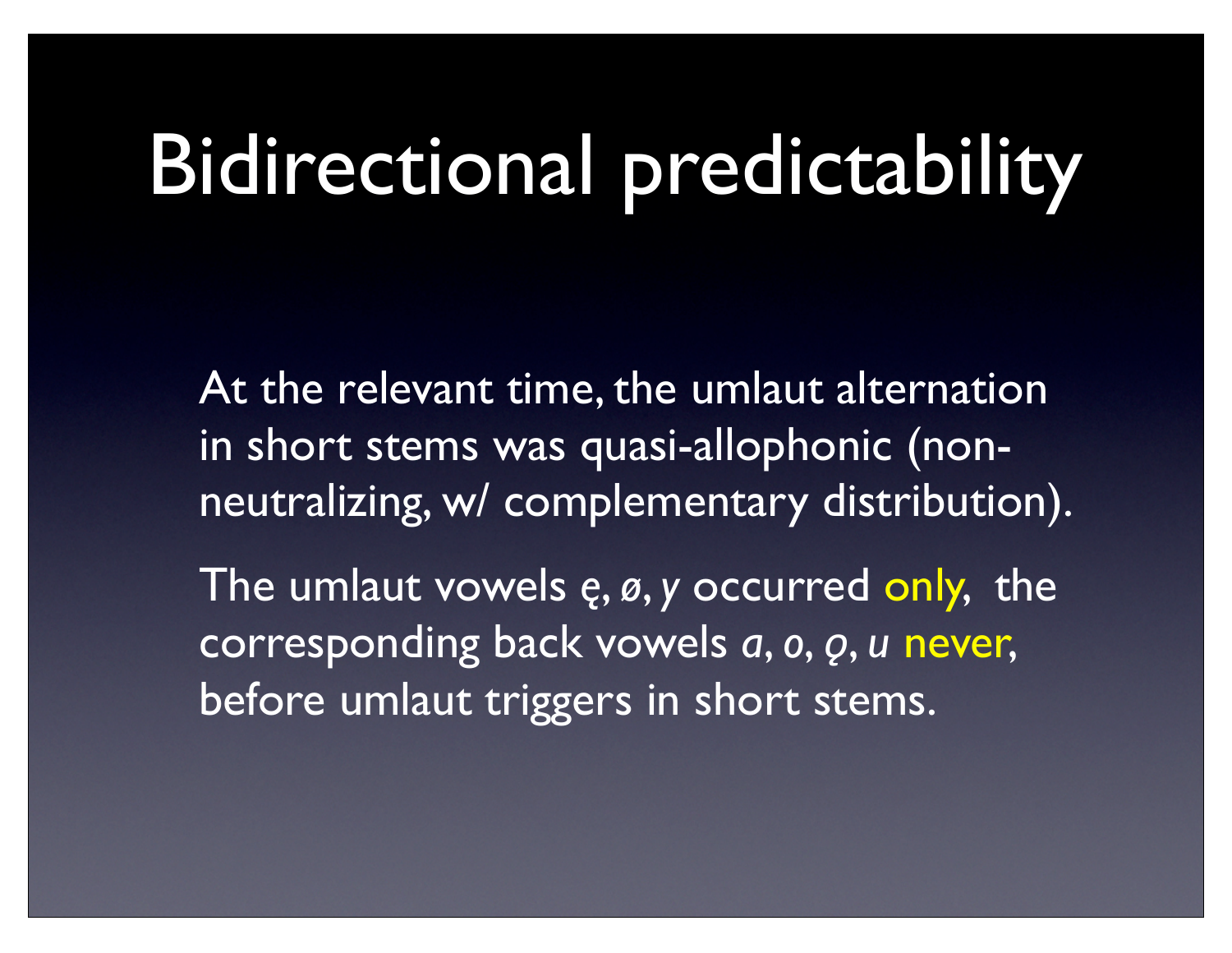#### The apparent "extension of syncope"...

...to the short stems here is:

NOT the spread of a sound change by Schuchardtian "phonetic analogy"

NOT generalization of the syncope rule by simplification of its structural description.

It is purely "conceptual" (morphological) analogy: One way of forming the past tense (‑*ð*-suffixation) replaces another (-*ið*suffixation).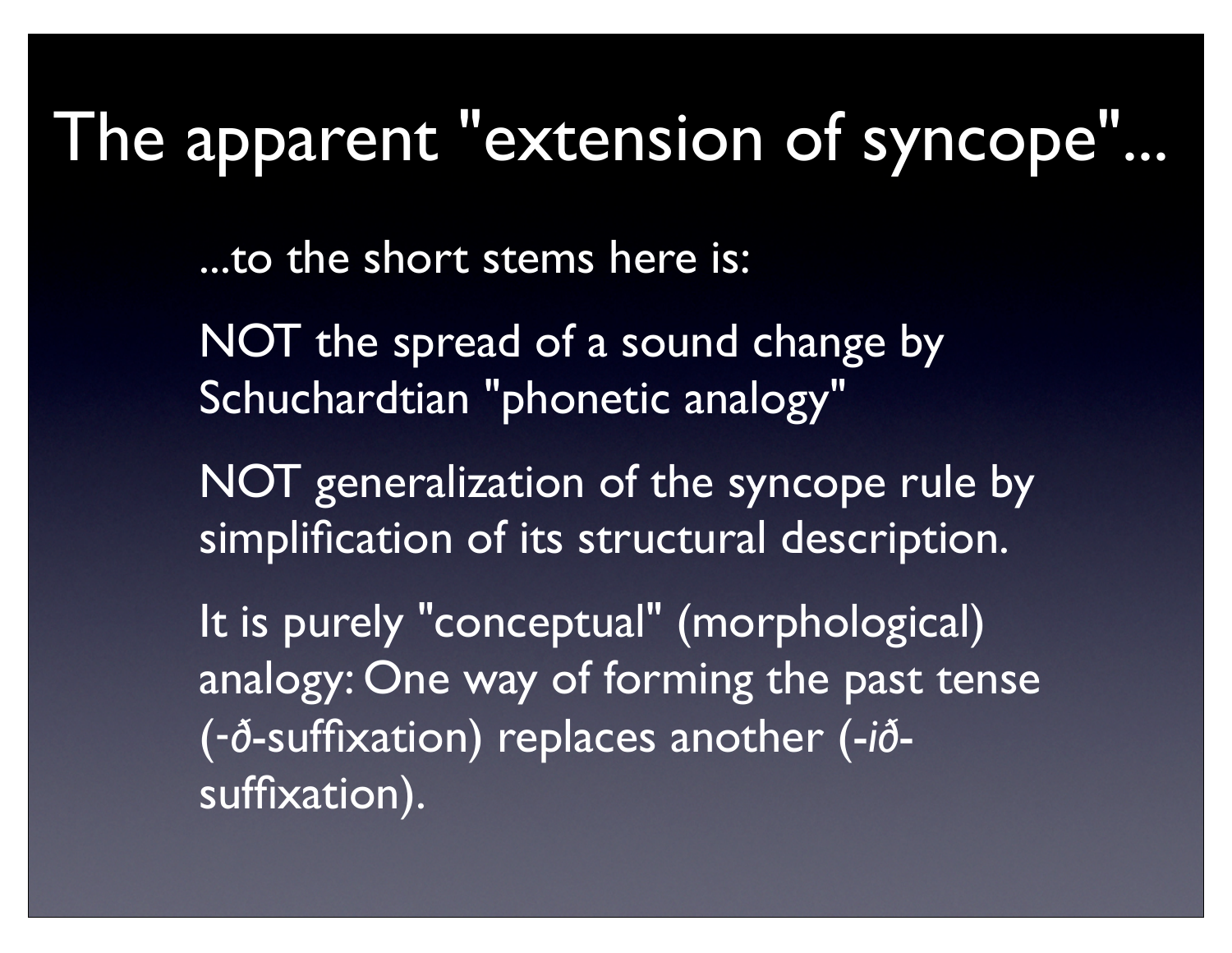#### *dœmda* has umlaut; *talða* does not...

...because the innovators who first produced *dœmda* started from *dœmida* and applied syncope;

whereas the innovators who first produced *talða* did NOT start from *teliða*; they started from *telja* and applied a productive morphological rule to form an innovative past tense with ‑*ð*-, thereby automatically entailing the productive short-stem umlaut rule:

*ę*, *ø*, *y* (only) in the presence of an umlaut trigger *a*, *o*, *ǫ*, *u* (only) in the absence of an umlaut trigger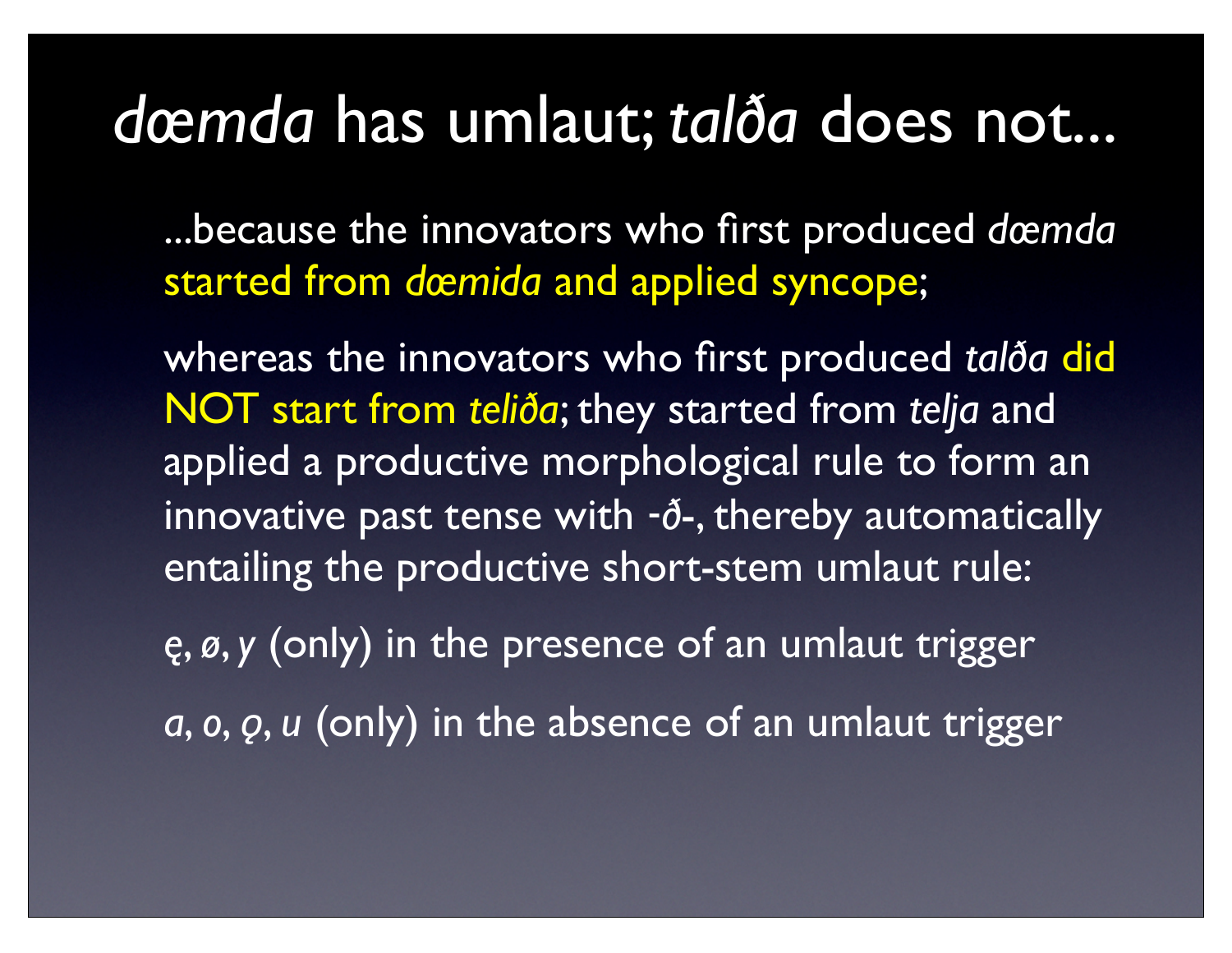#### "Parasitic rule loss"??

"[...] the phonological demise of umlaut due to its opacity in long stems had the automatic consequence of stopping its operation in short stems as well." (Iverson & Salmons 2012:112)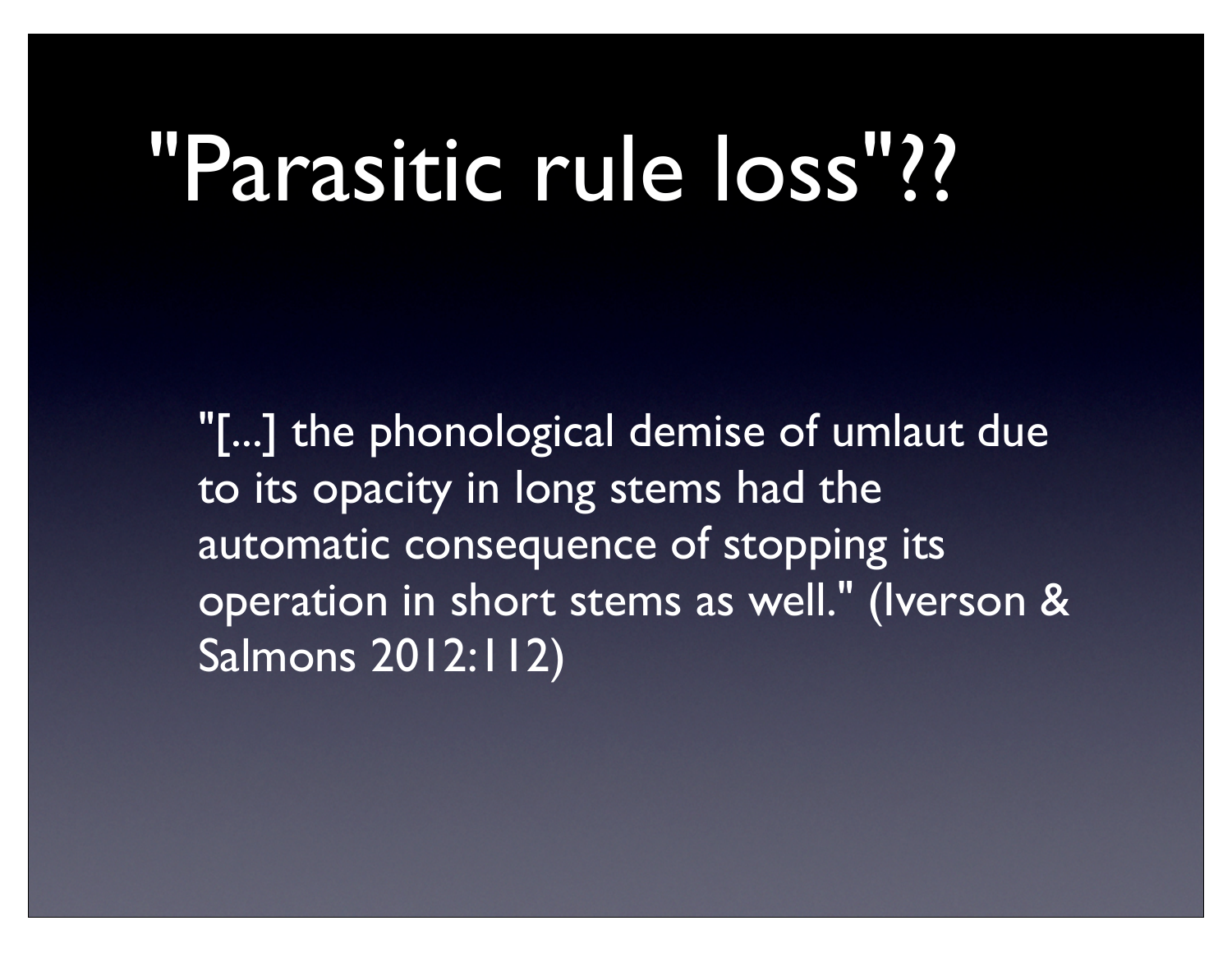#### But...

...far from being evidence for the demise (or morphologization) of phonological umlaut, the reversion of umlaut in short-stem forms (like *talða* for earlier *teliða*) is proof of the unimpaired productivity of the alternation and is consistent with it still being purely phonologically conditioned and transparent in short stems at the time in question.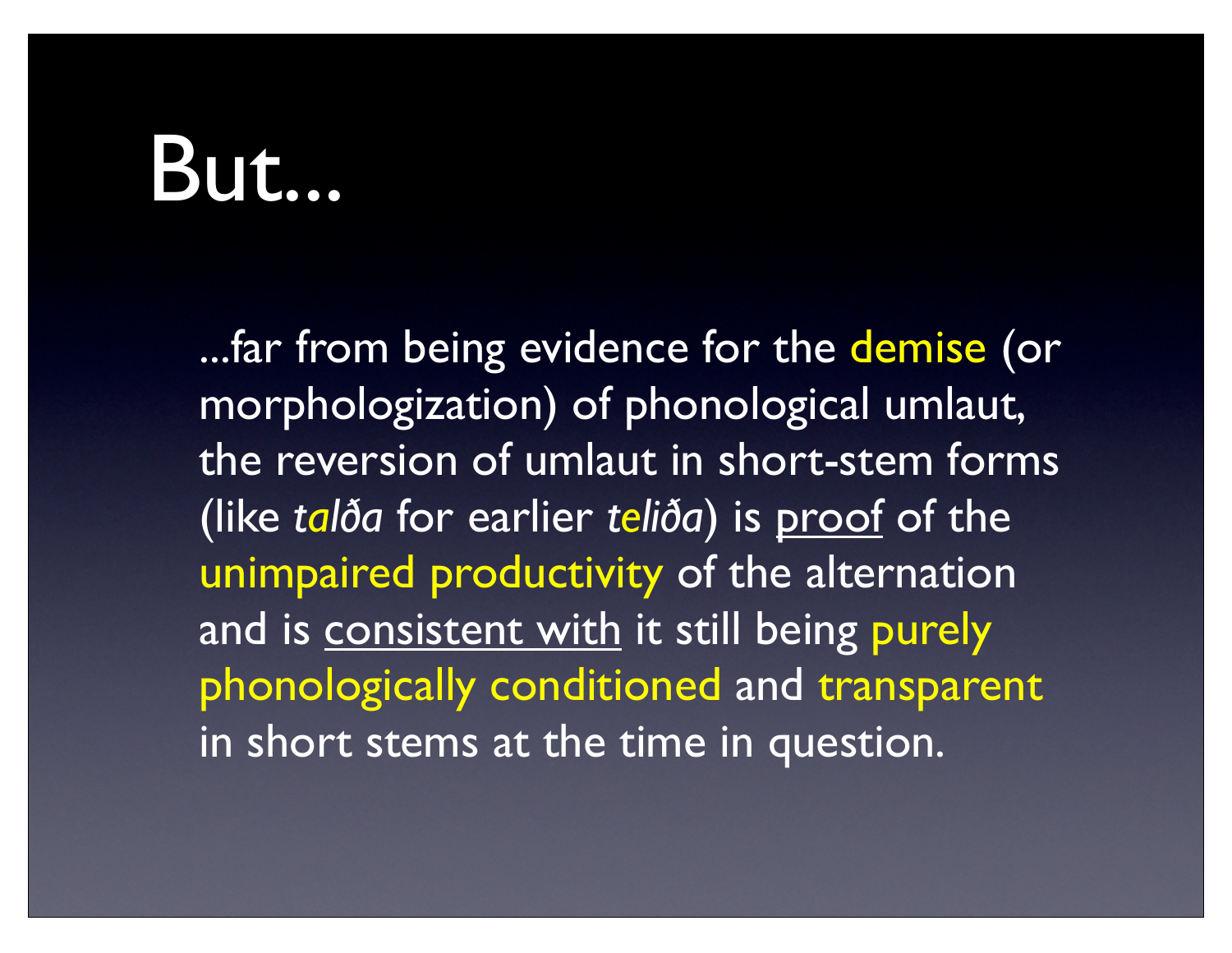## The essence of analogy

If you start with *teliða* and apply syncope, it is very hard to explain how you wind up with *talða* instead of *telða*.

The straightforward way to get from *teliða* to *talða* historically is to show that *talða* is the product of a system of synchronic morphological and phonological rules in which *teliða* does not figure at all,

which is precisely what a traditional analogical account does.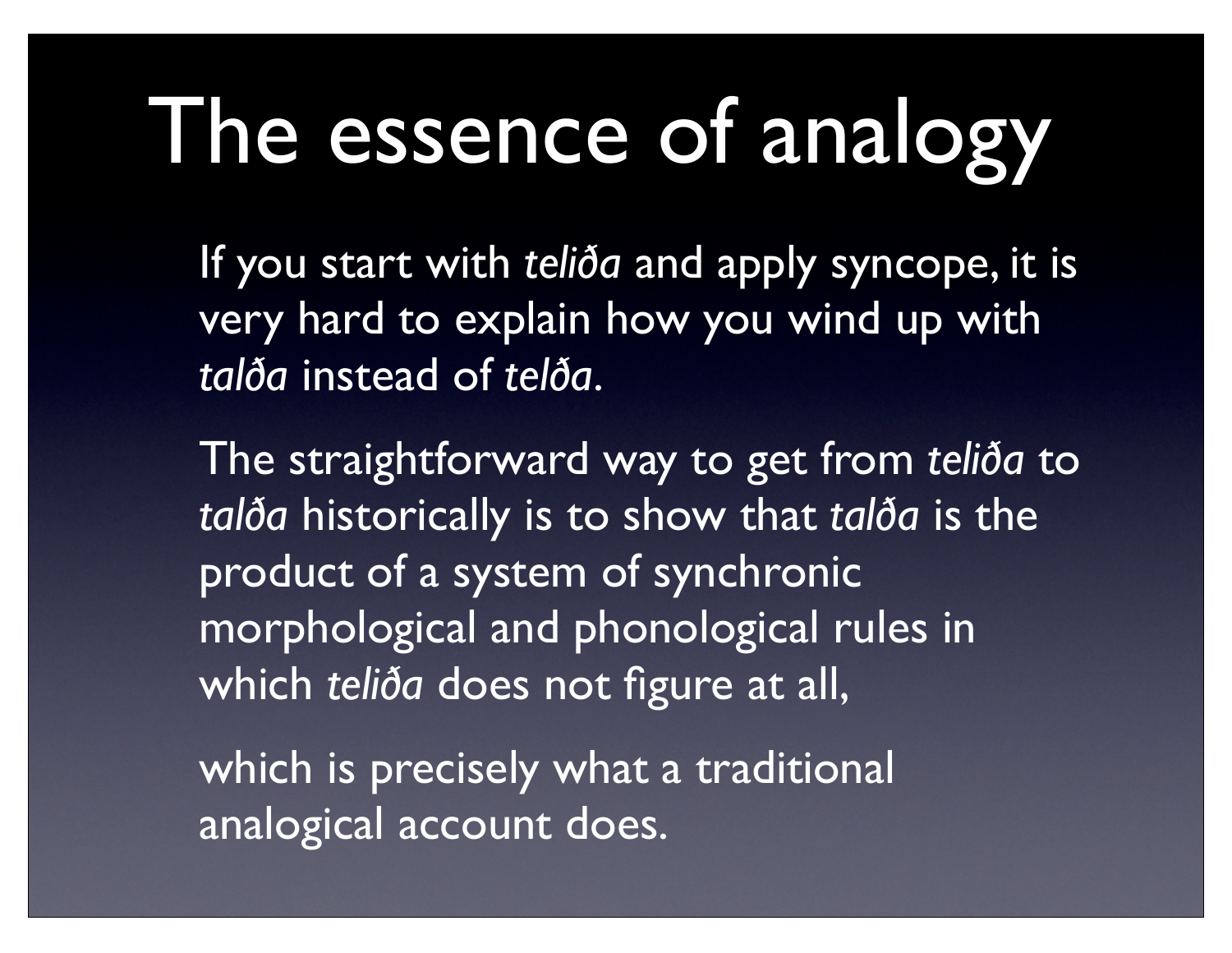## Conclusions (1)

The posit-analogy-as-a-last-resort-only principle gets us into trouble here, i.e. the idea that if observed syncope in short stems CAN be attributed to regular sound change, it SHOULD be attributed to regular sound change.

There are bound to be some cases where analogy yields new forms that would otherwise have arisen later through regular sound change.

And when analogy happens to get there first, it can have consequences that make no sense if we assume we're dealing with sound change.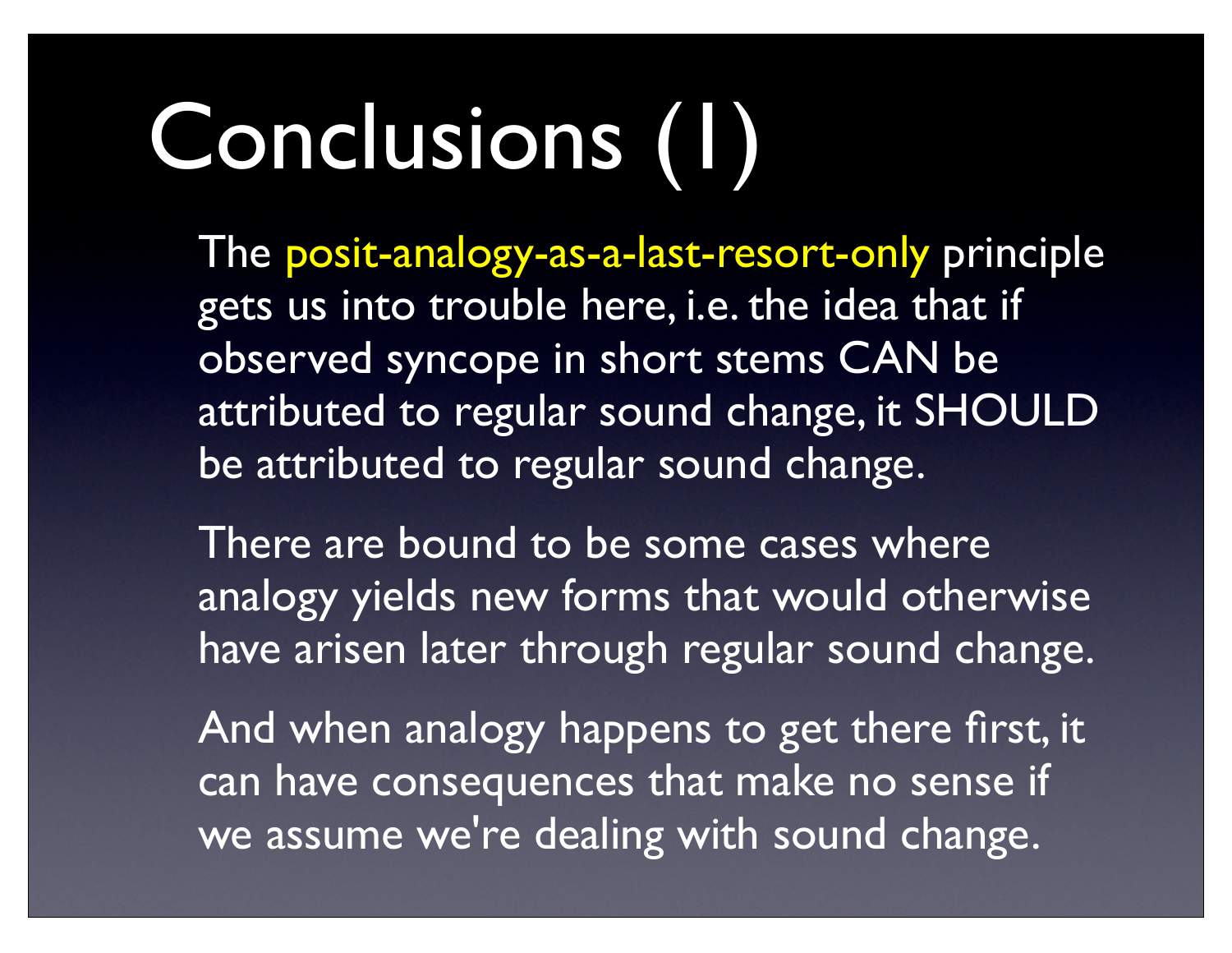## Conclusions (2)

The principle that "languages do not lose transparent rules, only OPAQUE ones" (Iverson & Salmons 2012:112) not only means that alternations reflecting transparent rules resist leveling;

it must also mean that if new candidates for such an alternation emerge (e.g. through an independent analogical change) the extension of the alternation to these new candidates will be automatic.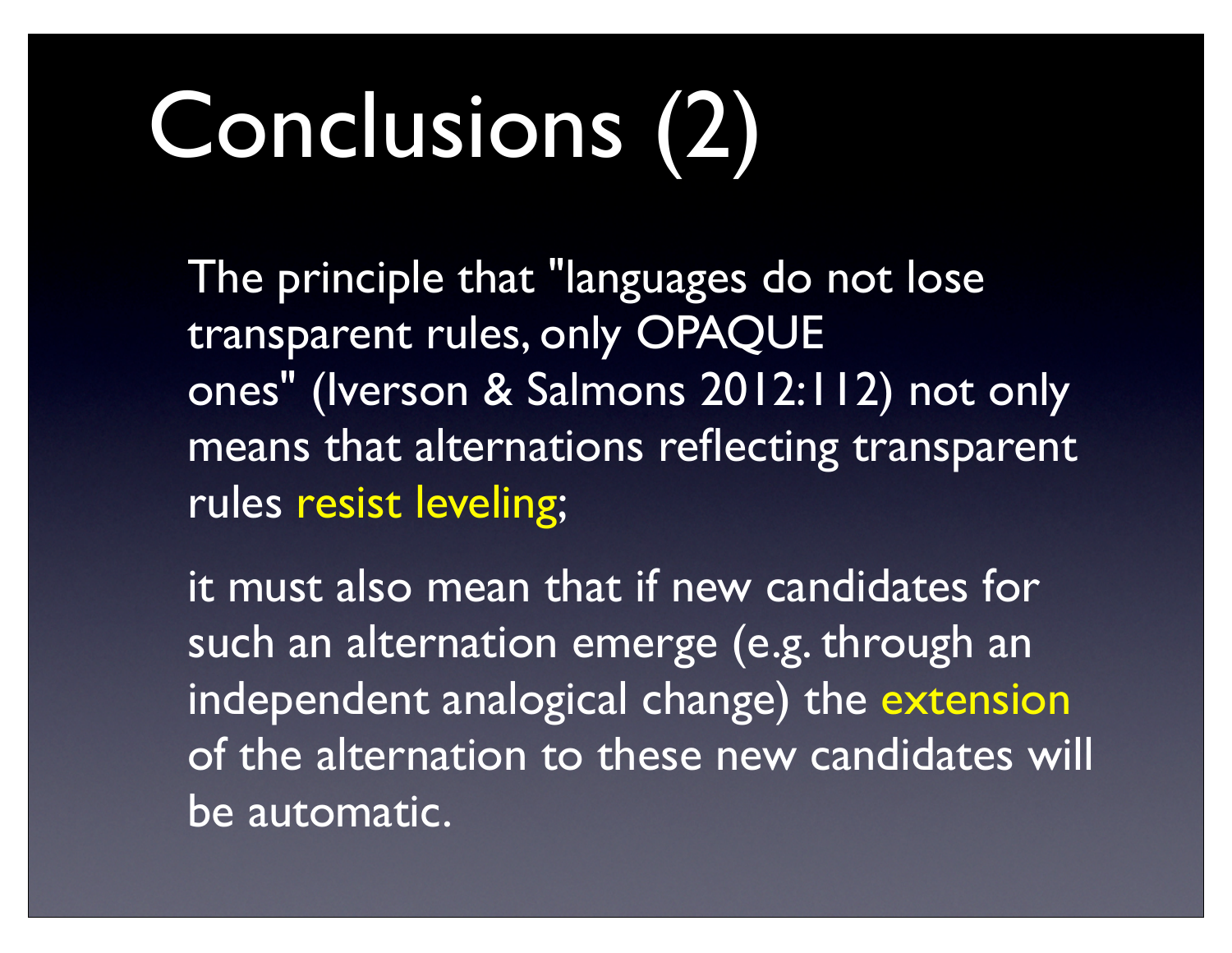#### Conclusions (3): Change vs. non-change

When dealing with analogical effects and productive rules, what counts as a "change" is a matter of perspective.

From the perspective of the affected inflectional paradigms, we could say that umlaut reversion constitutes (one aspect of) a change.

But from the perspective of the productive shortstem umlaut rule, reversion reflects non-change; retention of umlauted vowels where there is no longer an umlaut trigger (*teliða* > \**telða*) would have reflected a change (as it does in the long stems).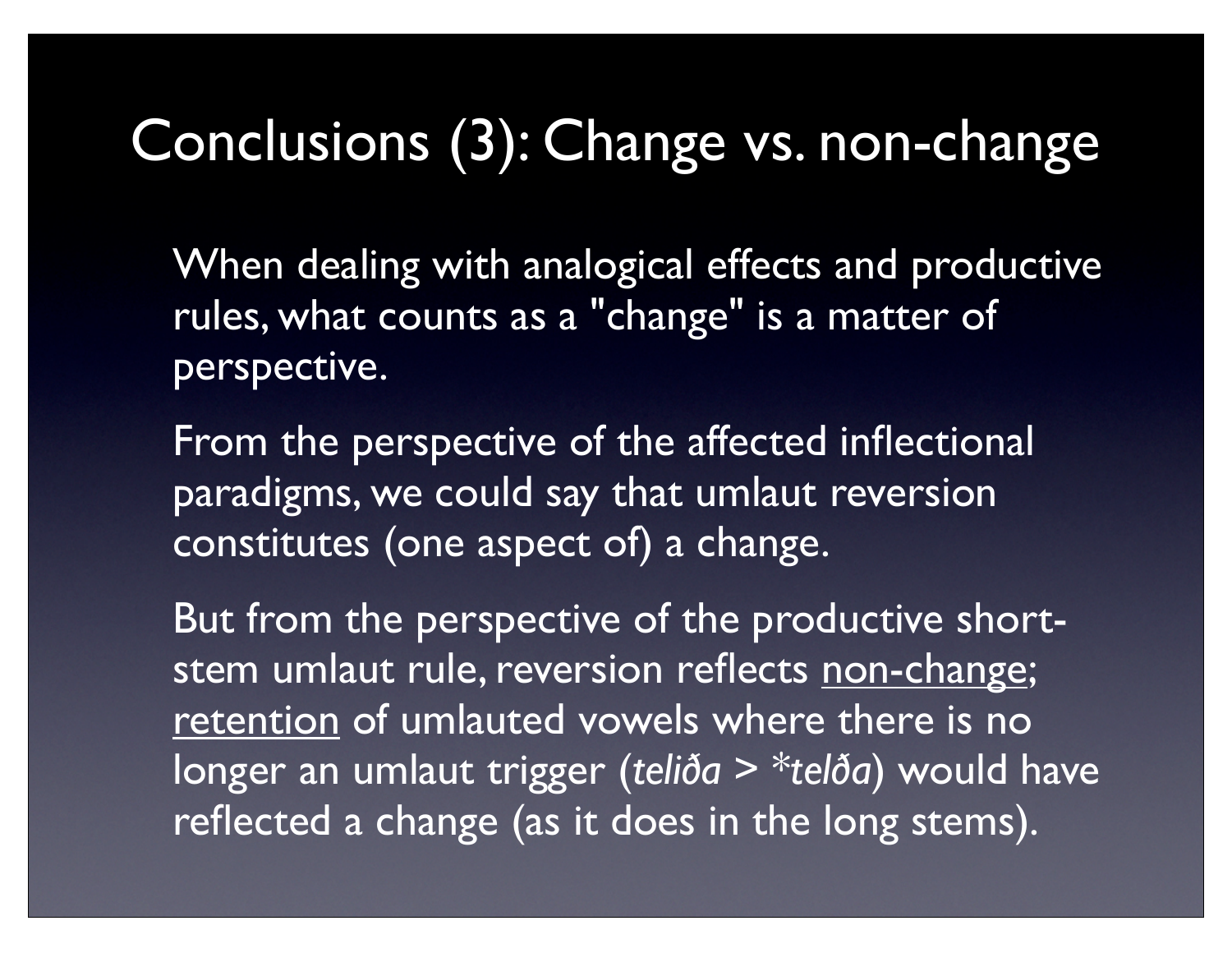#### Selected references

Albright, Adam. 2002. *The Identification of Bases in Morphological Paradigms*. University of California, Los Angeles, Ph.D. thesis.

Antonsen, Elmer. 1975. *A Concise Grammar of the Older Runic Inscriptions*. Tübingen: Niemeyer.

Blevins, James P. (2004), 'Inflection Classes and Economy', in Gereon Müller, Lutz Gunkel and Gisela Zifonun (eds), *Explorations in Nominal Inflection*, 41–85. New York: de Gruyter.

Braune, Wilhelm. 2004. *Althochdeutsche Grammatik I: Laut- und Formenlehre*, 15th edn. revised by Ingo Reiffenstein. Tübingen: Niemeyer.

Bybee, Joan (1988), 'Morphology as Lexical Organization', in Michael Hammond and Michael Noonan (eds), *Theoretical Morphology*, 119–41. New York: Academic Press.

Fertig, David. 2013a. *Analogy and Morphological Change*. Edinburgh: Edinburgh University Press.

Fertig, David. 2013b. 'Accounting for the "Exceptions" to Sievers' Law in Gothic in an "Output-Based" Approach to Analogical Change'. Presentation at the 19th Germanic Linguistics Annual Conference, Buffalo, NY.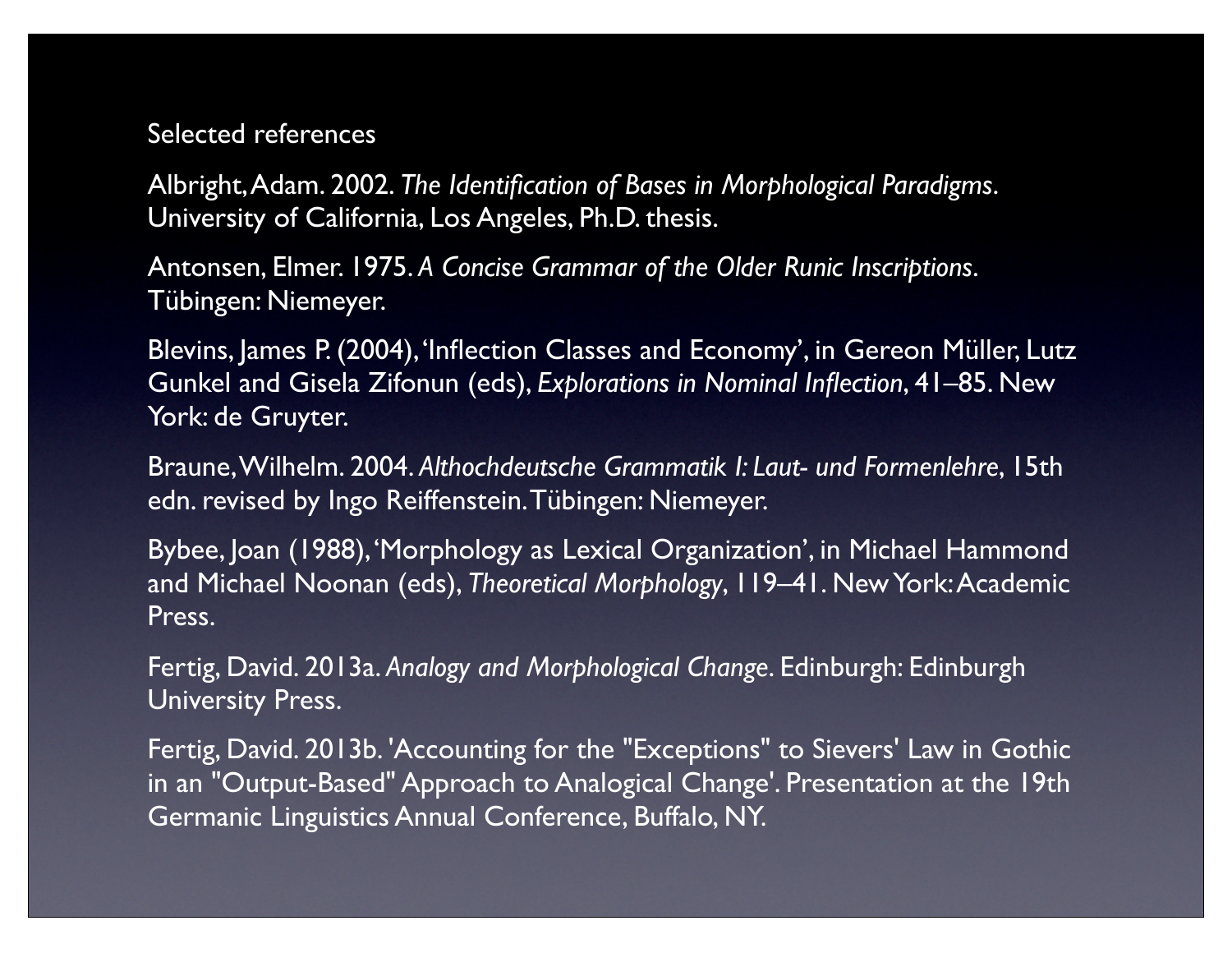Garrett, Andrew and Juliette Blevins (2008), 'Analogical Morphophonology', in Kristin Hanson and Sharon Inkelas (eds), *The Nature of the Word: Studies in Honor of Paul Kiparsky*, 527–45. Cambridge, MA: MIT Press.

Gordon, E.V. 1957. *An Introduction to Old Norse*, 2nd edn. revised by A.R. Taylor. Oxford: Clarendon.

Iverson, Gregory K. and Joseph C. Salmons. 2004. 'The Conundrum of Old Norse Umlaut: Sound Change versus Crisis Analogy'. *Journal of Germanic Linguistics* 16.77-110.

Iverson, Gregory K. and Joseph C. Salmons. 2012. 'Paradigm Resolution in the Life Cycle of Norse Umlaut'. *Journal of Germanic Linguistics* 24.101-131.

King, Robert D. 1971. 'Syncope and Old Icelandic i-Umlaut'. *Arkiv för Nordisk Filologi* 86.1-18.

Kiparsky, Paul. 2000. 'Analogy as optimization: "exceptions" to Sievers' Law in Gothic.' *Analogy, Levelling, Markedness*, ed. by Aditi Lahiri, 15-46. Berlin: Mouton de Gruyter.

Kiparsky, Paul. 2006. 'Syncope, umlaut, and prosodic structure in early Germanic'. Unpublished ms., Stanford University.